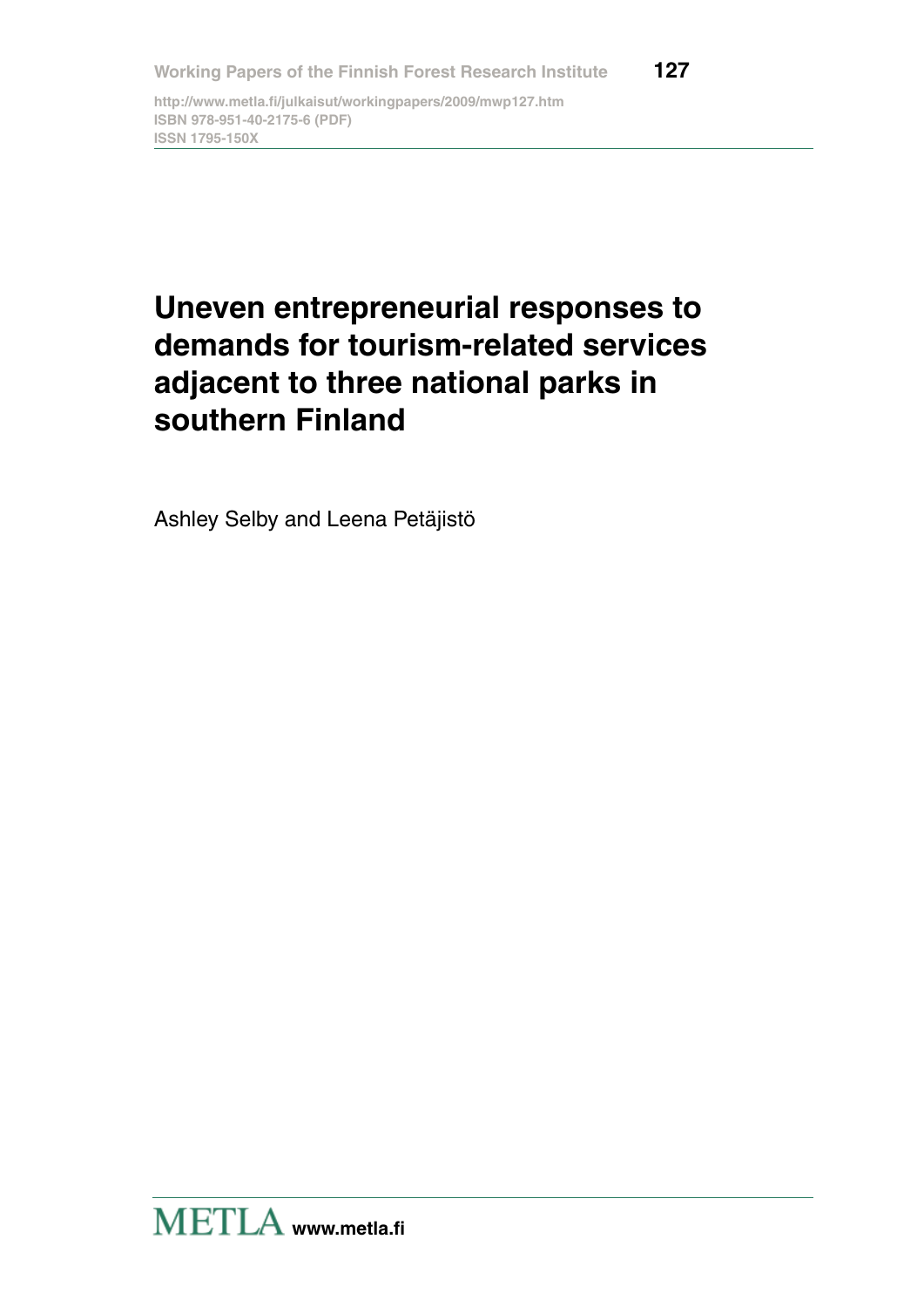Working Papers of the Finnish Forest Research Institute publishes preliminary research results and conference proceedings.

The papers published in the series are not peer-reviewed.

The papers are published in pdf format on the Internet.

http://www.metla.fi/julkaisut/workingpapers/ ISSN 1795-150X

**Office**

Post Box 18 FI-01301 Vantaa, Finland tel. +358 10 2111 fax +358 10 211 2101 e-mail julkaisutoimitus@metla.fi

**Publisher**

Finnish Forest Research Institute Post Box 18 FI-01301 Vantaa, Finland tel. +358 10 2111 fax +358 10 211 2101 e-mail info@metla.fi http://www.metla.fi/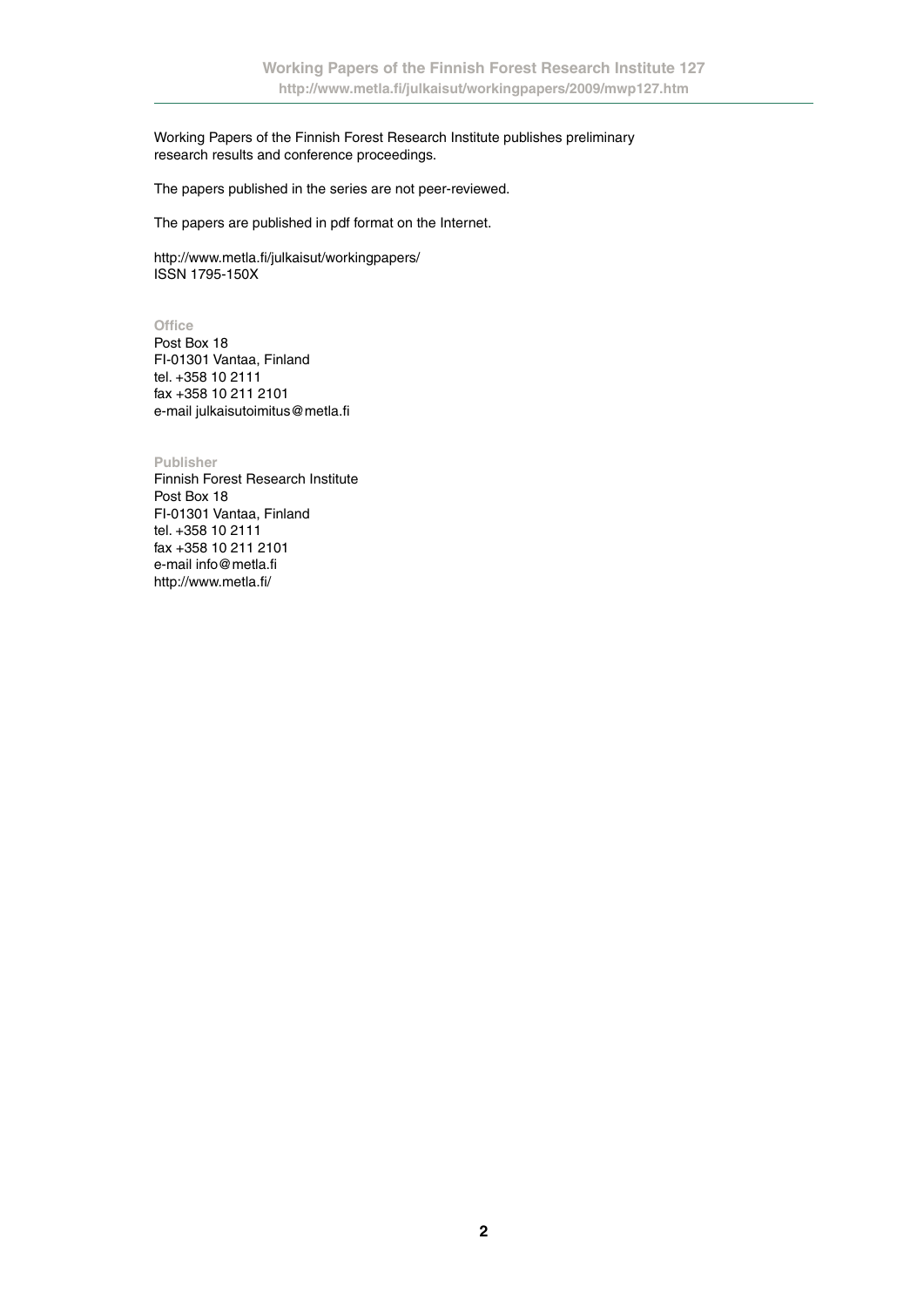| <b>Authors</b>                                                                                                                                                                                                                                                                                                                                                                                                                                                                                                                                                                                                                                                                                                                                                                                                                                                                                                            |                                                                                   |                                                                                                     |  |  |  |  |
|---------------------------------------------------------------------------------------------------------------------------------------------------------------------------------------------------------------------------------------------------------------------------------------------------------------------------------------------------------------------------------------------------------------------------------------------------------------------------------------------------------------------------------------------------------------------------------------------------------------------------------------------------------------------------------------------------------------------------------------------------------------------------------------------------------------------------------------------------------------------------------------------------------------------------|-----------------------------------------------------------------------------------|-----------------------------------------------------------------------------------------------------|--|--|--|--|
| Selby, Ashley & Petäjistö, Leena                                                                                                                                                                                                                                                                                                                                                                                                                                                                                                                                                                                                                                                                                                                                                                                                                                                                                          |                                                                                   |                                                                                                     |  |  |  |  |
| <b>Title</b>                                                                                                                                                                                                                                                                                                                                                                                                                                                                                                                                                                                                                                                                                                                                                                                                                                                                                                              |                                                                                   |                                                                                                     |  |  |  |  |
| parks in southern Finland                                                                                                                                                                                                                                                                                                                                                                                                                                                                                                                                                                                                                                                                                                                                                                                                                                                                                                 |                                                                                   | Uneven entrepreneurial responses to demands for tourism-related services adjacent to three national |  |  |  |  |
|                                                                                                                                                                                                                                                                                                                                                                                                                                                                                                                                                                                                                                                                                                                                                                                                                                                                                                                           |                                                                                   |                                                                                                     |  |  |  |  |
| Year<br>2009                                                                                                                                                                                                                                                                                                                                                                                                                                                                                                                                                                                                                                                                                                                                                                                                                                                                                                              | Pages<br><b>ISBN</b><br><b>ISSN</b><br>22<br>1795-150X<br>978-951-40-2175-6 (PDF) |                                                                                                     |  |  |  |  |
| Unit / Research programme / Projects                                                                                                                                                                                                                                                                                                                                                                                                                                                                                                                                                                                                                                                                                                                                                                                                                                                                                      |                                                                                   |                                                                                                     |  |  |  |  |
|                                                                                                                                                                                                                                                                                                                                                                                                                                                                                                                                                                                                                                                                                                                                                                                                                                                                                                                           |                                                                                   | Vantaa Research Unit / 3420 Suojelualueet ja maaseudun elinvoimaisuus 2005–2009                     |  |  |  |  |
| <b>Accepted by</b>                                                                                                                                                                                                                                                                                                                                                                                                                                                                                                                                                                                                                                                                                                                                                                                                                                                                                                        |                                                                                   |                                                                                                     |  |  |  |  |
|                                                                                                                                                                                                                                                                                                                                                                                                                                                                                                                                                                                                                                                                                                                                                                                                                                                                                                                           |                                                                                   |                                                                                                     |  |  |  |  |
| <b>Abstract</b>                                                                                                                                                                                                                                                                                                                                                                                                                                                                                                                                                                                                                                                                                                                                                                                                                                                                                                           |                                                                                   | Riitta Hänninen, leader of the TUK-research programme, 11.5.2009                                    |  |  |  |  |
| Three different-aged national parks in southern Finland are employed to examine the relationship between<br>responses of entrepreneurs to tourism-related demands for services. The entrepreneurial response to<br>demand was found to be greatest adjacent to the oldest park (Linnansaari) where entrepreneurs have<br>had longest to adjust to demand. The weakest response was found adjacent the youngest national park<br>(Repovesi) where, despite having by far the greatest number of visitors per year, the entrepreneurial<br>adjustment has been weak. The response of entrepreneurs adjacent to Seitseminen National Park fell<br>in between the two. Entrepreneurial attitudes towards business and new ventures were strongest in<br>Linnansaari and weakest in Repovesi, where the majority of entrepreneurs were found to be satisficers,<br>with entrepreneurs in Seitseminen again falling in between. |                                                                                   |                                                                                                     |  |  |  |  |
| Keywords                                                                                                                                                                                                                                                                                                                                                                                                                                                                                                                                                                                                                                                                                                                                                                                                                                                                                                                  |                                                                                   |                                                                                                     |  |  |  |  |
| national parks, Linnansaari, Seitseminen, Repovesi, rural development, tourism services,<br>entrepreneurial opportunity, new ventures, structuration theory                                                                                                                                                                                                                                                                                                                                                                                                                                                                                                                                                                                                                                                                                                                                                               |                                                                                   |                                                                                                     |  |  |  |  |
| <b>Available at</b>                                                                                                                                                                                                                                                                                                                                                                                                                                                                                                                                                                                                                                                                                                                                                                                                                                                                                                       |                                                                                   |                                                                                                     |  |  |  |  |
| http://www.metla.fi/julkaisut/workingpapers/2009/mwp127.htm                                                                                                                                                                                                                                                                                                                                                                                                                                                                                                                                                                                                                                                                                                                                                                                                                                                               |                                                                                   |                                                                                                     |  |  |  |  |
| Replaces                                                                                                                                                                                                                                                                                                                                                                                                                                                                                                                                                                                                                                                                                                                                                                                                                                                                                                                  |                                                                                   |                                                                                                     |  |  |  |  |
| Is replaced by                                                                                                                                                                                                                                                                                                                                                                                                                                                                                                                                                                                                                                                                                                                                                                                                                                                                                                            |                                                                                   |                                                                                                     |  |  |  |  |
| <b>Contact information</b>                                                                                                                                                                                                                                                                                                                                                                                                                                                                                                                                                                                                                                                                                                                                                                                                                                                                                                |                                                                                   |                                                                                                     |  |  |  |  |
| Ashley Selby, Vantaa Research Unit, Post Box 18, 01301 Vantaa. E-mail ashley.selby@metla.fi                                                                                                                                                                                                                                                                                                                                                                                                                                                                                                                                                                                                                                                                                                                                                                                                                               |                                                                                   |                                                                                                     |  |  |  |  |
| <b>Other information</b>                                                                                                                                                                                                                                                                                                                                                                                                                                                                                                                                                                                                                                                                                                                                                                                                                                                                                                  |                                                                                   |                                                                                                     |  |  |  |  |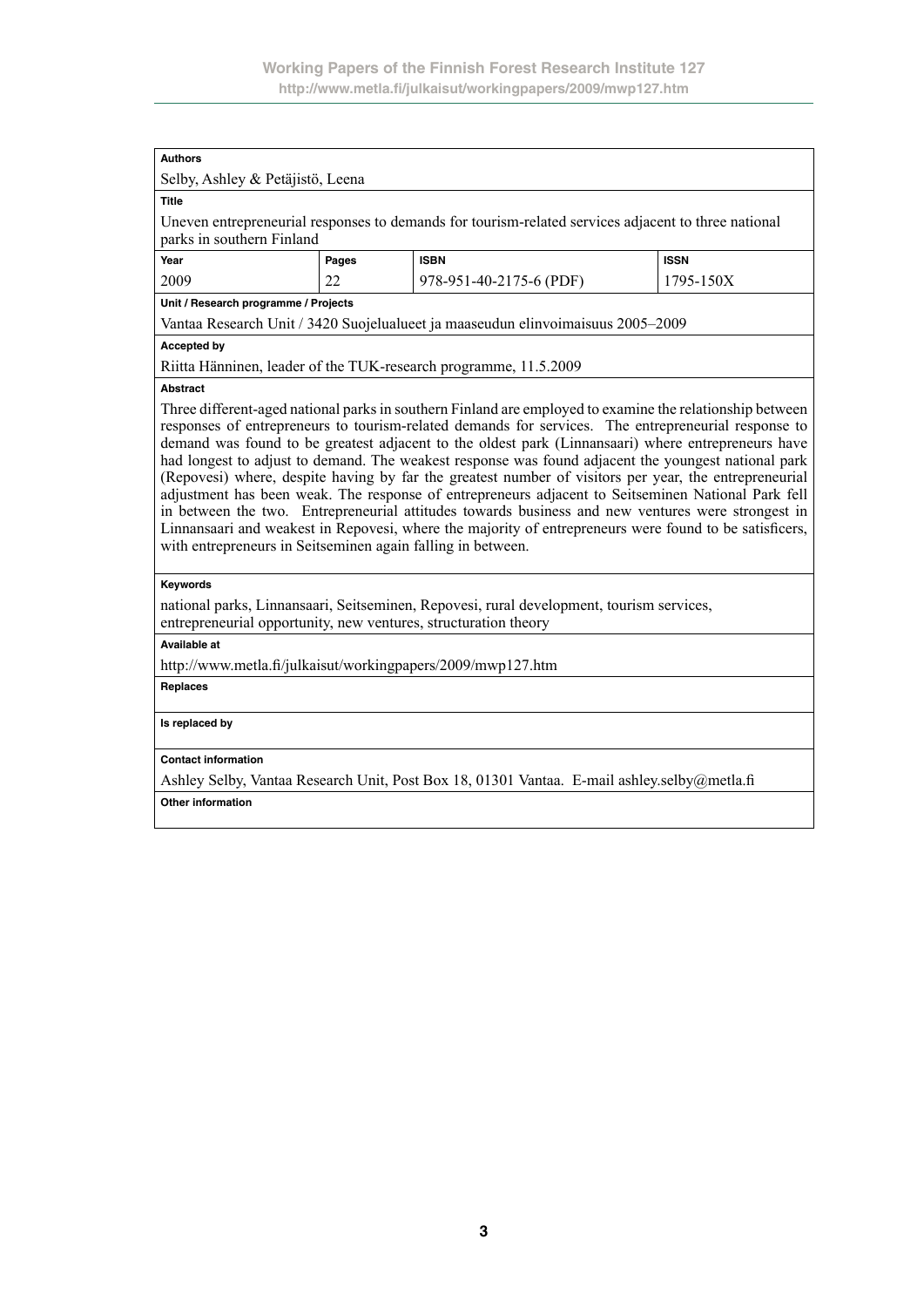# **Contents**

| 3.1                                                                |  |
|--------------------------------------------------------------------|--|
|                                                                    |  |
|                                                                    |  |
|                                                                    |  |
| 5 Entrepreneurial response to demand - attitudes to new ventures12 |  |
|                                                                    |  |
|                                                                    |  |
|                                                                    |  |
|                                                                    |  |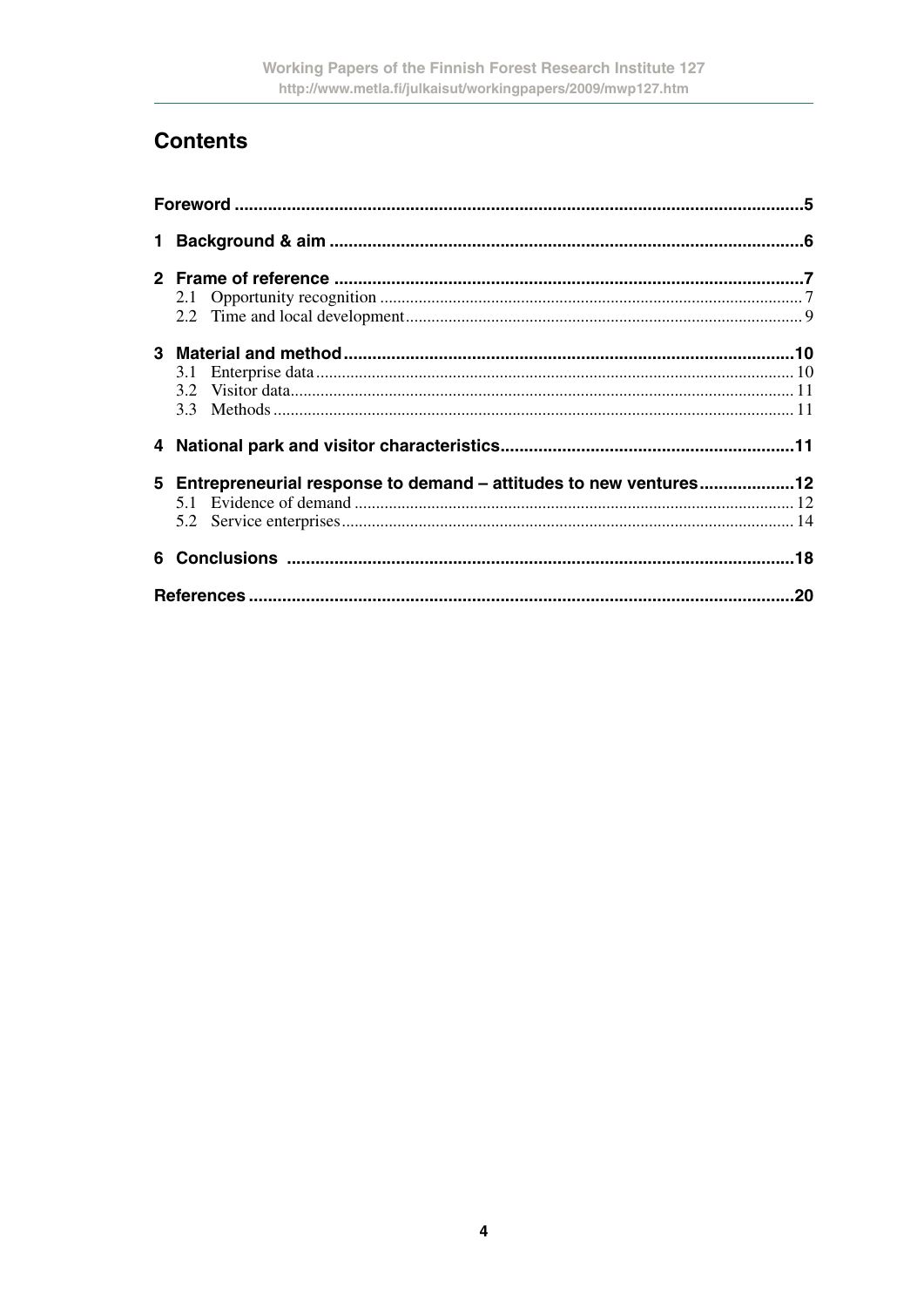# **Foreword**

The study is part of the research project 3240 "Nature protection areas and rural vitality" being carried out at the Finnish Forest Research Institute (Metla) within the research programme *Safeguarding forest biodiversity – policy instruments and socio-economic impacts (TUK)*. The project examines the local effects of three national parks in southern Finland, Linnansaari, Seitseminen and Repovesi. The aim of the project as a whole is to examine the relationship between the demand for recreation- and tourism-related services by visitors to the national parks, the response of entrepreneurs to those demands, the attitude of local residents to their adjacent national parks, and how local key decision-makers regard their local park as a (potential) source of economic development. Other studies from this project have been published in this series as numbers 61/2007, 72/2008, 84/2008, 90/2008, 96/2008 and 106/2009.

This present paper continues the series of analyses by examining the relationship between the observed attitudes to new ventures amongst entrepreneurs adjacent to the three national parks and the future demands of visitors for recreational and tourism-related services.

The study is a contribution to on-going debate concerning the protection of nature while sustainability using such areas as a basis for rural livelihoods. Knowledge of how visitors' demands and entrepreneurs perceived opportunities for business differ between national parks will assist national park administrators, local authorities and other development-oriented agencies to understand the effects of national parks on entrepreneurship in a local development context. In this study, as in others in this series, *time* is shown to be an important factor in opportunity recognition.

The visitor-related data was collected by a team led by Mrs. Tuija Sievänen in co-operation with Metsähallitus. We extend acknowledgements to Mrs. Sievänen for her permission to use the data required in section 5.1.

Permission for publication was given by Dr. Riitta Hänninen, leader of the TUK-research programme. Layout was by Maija Heino.

Helsinki, 13.05.2009

Ashley Selby Project coordinator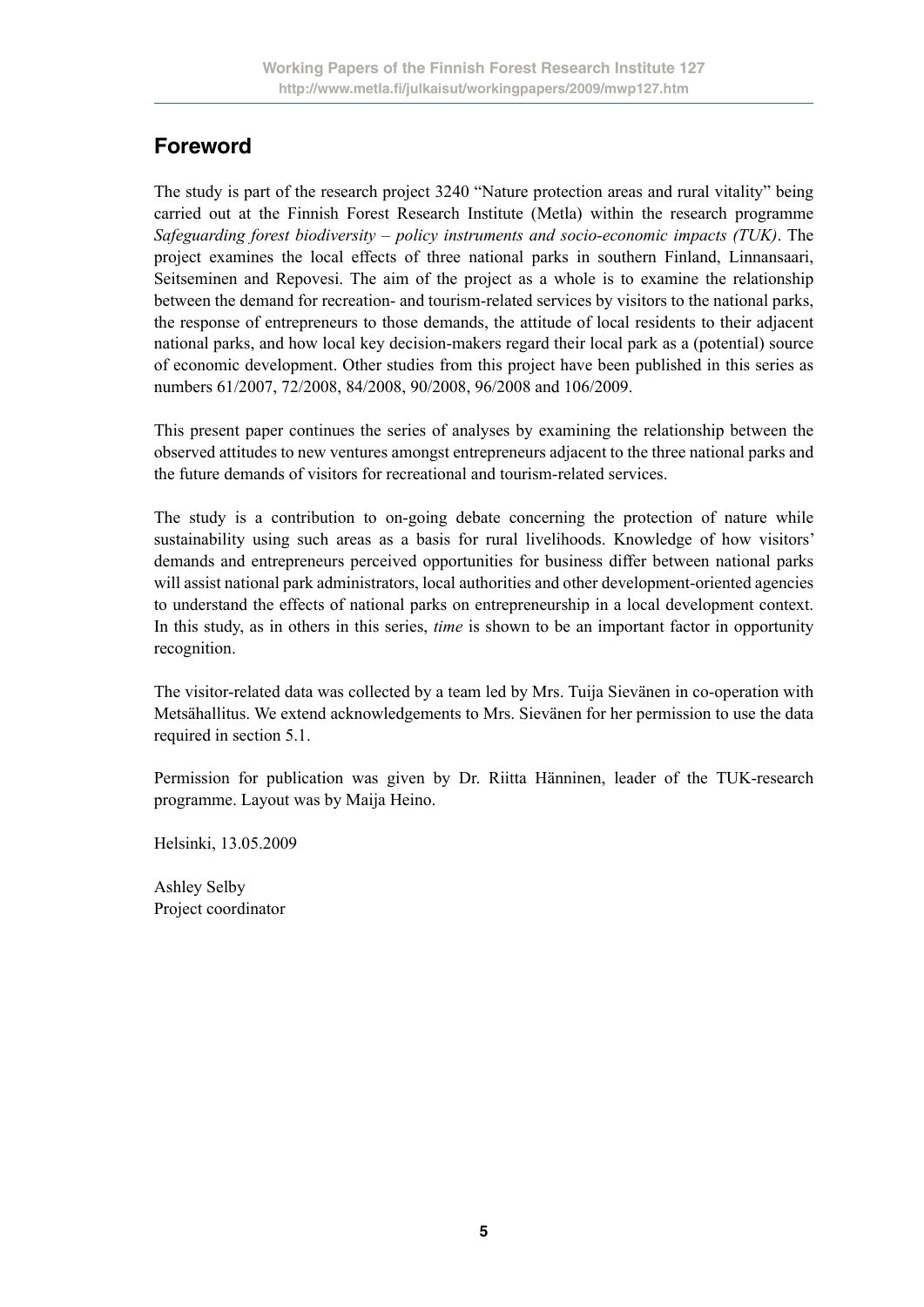# **1 Background & aim**

National parks have long been regarded as a potential stimulus for rural economic activities. Both domestic and international literature on tourism has shown that land areas set-aside for nature protection and national parks have often become tourist attractions. The money flows created by tourism supplement local economies may also compensate for any losses of local incomes that may have resulted from the establishment of the nature protection area (e.g. Bergstrom et al. 1990, Cordell et al. 1992, Slee 1993, Berghäll 2006, Huhtala 2006, Huhtala et al. 2009).

In Finland, the wilderness national parks in Lapland are an example of such a development (Saarinen 2001, 2003, Saarinen and Järviluoma 2002, Kauppila 1999a and b, Huhtala 2006). However, the national parks in Lapland differ considerably in both their size and physical nature, as well as in the scale of their tourist-infrastructure developments and quantity of visitors, compared to most of the small protection areas and national parks located in Southern Finland (Selby et al. 2007). Further, given the small size and lower visitor numbers of the national parks in Southern Finland, there is no guarantee that the development of the tourist industry that has been experienced in Lapland will be repeated elsewhere.

In recent studies of visitors to three national parks, Linnansaari, Seitseminen and Repovesi, all in southern Finland, high level of visitor satisfaction were associated with factors such as expectations, environment, lack of disturbances, etc. Tourism services obtained the weakest satisfaction index in each case. Linnansaari obtained a higher index than Seitseminen or Repovesi, the latter receiving the lowest index (Pulkkinen and Valta 2008, Tunturi 2008a, Hemmilä 2008). In Repovesi, over one in four (28%) of the visitors were dissatisfied with the enterprise-related services compared with five percent of visitors to Seitseminen and c. 11% of visitors to Linnansaari. The difference in satisfaction with enterprise-based services between the parks is statistically significant at P $>0.001$ (Pearson  $\gamma^2$ -test). As services are provided by local enterprise, it seems that local tourism-based enterprises fail to perceive all the potential for enterprise that visitor-flows to these national parks are providing. However, nearly three-quarters (73%) of visitors to Linnansaari, 49% to Seitseminen and 65% to Repovesi reported that they did not use any local services, a fact that raises interesting questions concerning the supply of and demand for such services.

Tourism-based development is dependent not only upon visitor flows, but also on the relationship between visitors' demands for services and the provision of those services by local enterprises. There is evidence that the provision of services is related to the number of visitors that national parks attract (e.g. Puustinen et al. 2009). There is also evidence to suggest that the age of a national park affects the degree to which it is accommodated within the district in which it is located, which in turn affects the ways entrepreneurs, local residents and decision makers have perceived the opportunities for business that have been created by the national park (e.g. Selby and Petäjistö 2008a and b, Suomi et al. 2008, Petäjistö and Selby 2008 and 2009). Kauppila (2004) has also observed a similar process. Pulkkinen and Valta (2008), Tunturi (2008a) and Hemmilä (2008) report that median visitor spending in 2006 was 112  $\epsilon$ /visit in the Linnansaari district, 70  $\epsilon$ /visit in Seitseminen district and 25  $\epsilon$ /visit in the Repovesi district. Huhtala et al. (2009), employing different analytical techniques, found a similar visitor spending patterns (81  $\epsilon$  per person per visit in the Linnansaari district, 29  $\epsilon$  per person per visit in the Seitseminen district and 21  $\epsilon$  per person per visit in the Repovesi district). Such differences must be dependent upon the ability of local enterprise to provide the services for which visitors are willing to pay.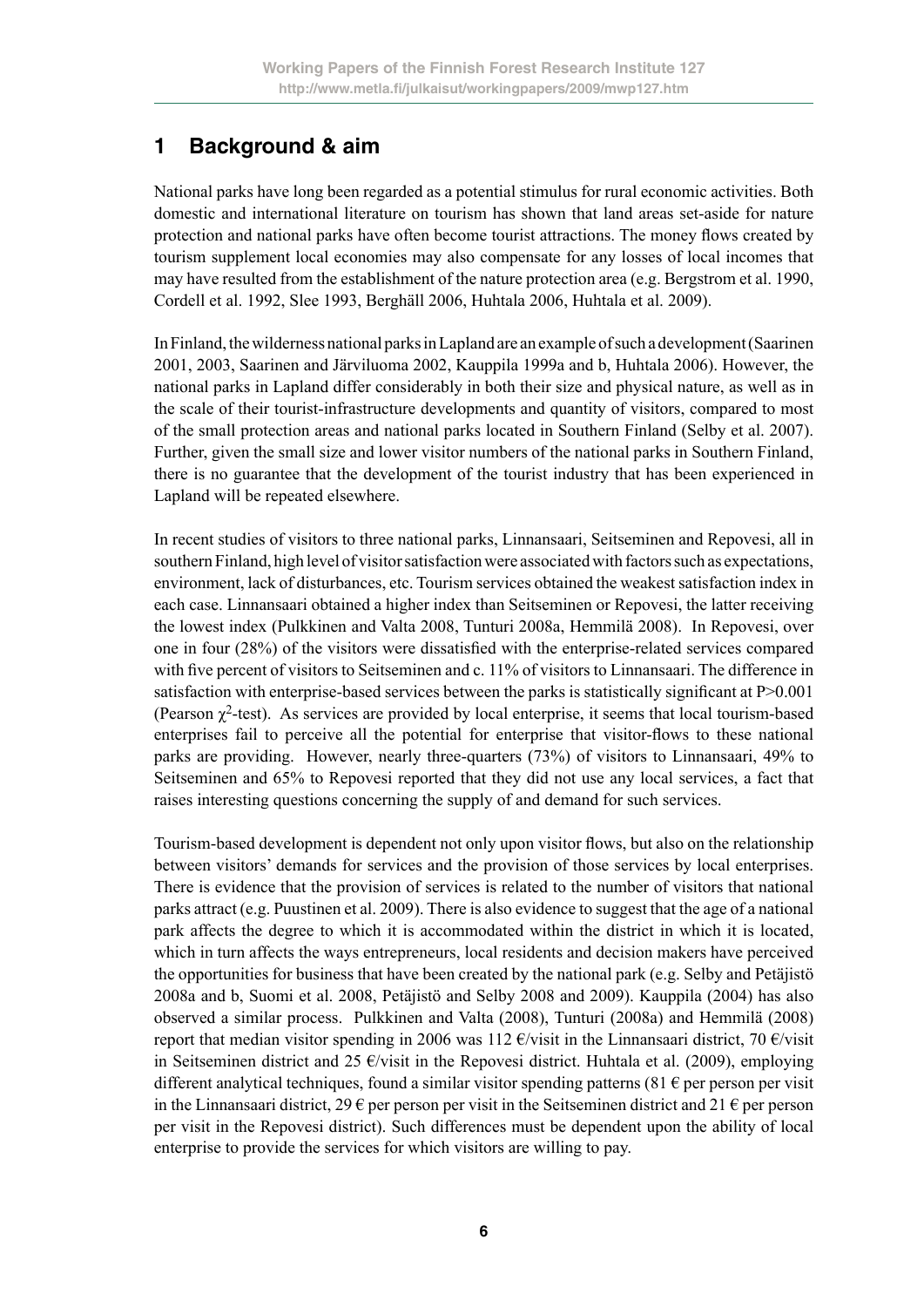*The paper examines local entreperneurs' responses to the demand for recreational- and tourismrelated services in Linnansaari, Seitseminen and Repovesi National Parks in southern Finland and assesses the enterprise potential created by this demand.*

The paper throws some light on how rural enterprises need to develop in order to benefit from areas set-aside for nature conservation. The results are intended to be of assistance to national park planners, local decision-makers and entrepreneur advisory agencies.

The paper proceeds as follows: first, a simple frame of reference addresses the question of enterprise opportunity recognition and outlines its relevance to the question posed. After a brief description of the material and analytical methods employed, a brief overview is given of the national parks and their visitors based on Pulkkinen and Valta (2008), Tunturi (2008a) and Hemmilä (2008). Chapter five then examines the different patterns of demands by visitors to the national parks and presents an analysis of entrepreneurs' attitudes- and approaches to new. The final chapter draws conclusions and addresses new venture potential and the degree of entrepreneurship as it related to the time-related process of structuration.

# **2 Frame of reference**

#### **2.1 Opportunity recognition**

Given the nature of the problem, i.e. the satisfactory provision of tourism services by local enterprises, the study is grounded on an understanding of entrepreneurial opportunity recognition rather than on aspects of visitor satisfaction. *Opportunity* is a construct that results from factors that are both within the control of the entrepreneur (background, experience) and outside the control of the entrepreneur (contextual and environmental factors). Opportunity recognition can be seen to be a particularly relevant characteristic in a VSE or SME where a change in the local socio-economic environment has occurred. In such circumstances, time-sedimented social and economic institutions related to the long-term historical structure of a locality are disturbed. The termination of previous economic activities, such a might occur with the establishment of a national park on land that was previous used for agriculture or forestry, releases (human) resources for new activities (see e.g. Schumpeter 1934, Pred 1984). This process can be understood with reference to the theory of structuration (e.g. Giddens 1979, Pred 1984) and its derivative, the theory of place as historically contingent process (Pred 1984). Time is a key player in this process, as it takes time for local institutional values to adapt to changed circumstances and for new representations and discourses to develop. Evidence of this process was found with respect to residents' attitudes towards their local national parks (Selby and Petäjistö 2008a, Kauppila 2004). Thus, it can be expected that it will take time for entrepreneurs to adjust to changed circumstances and to begin to perceive business opportunities in the services demanded by visitors.

Opportunity is generated by several processes (Drucker 1985, Stevenson and Gumpert 1985, Vesper 1993) including changing technology, changes in consumer economics, changes in social values, political actions and changes in regulatory standards, changing environmental factors such as demographics, new resource discoveries, land use change, etc. In the case of the present study, national parks have results in a *de facto* change in land use in that commercial exploitation of the set-aside land is prohibited and even hunting and fishing may be restricted by nature protection regulations. Meanwhile, societal changes have created a more mobile and recreation-oriented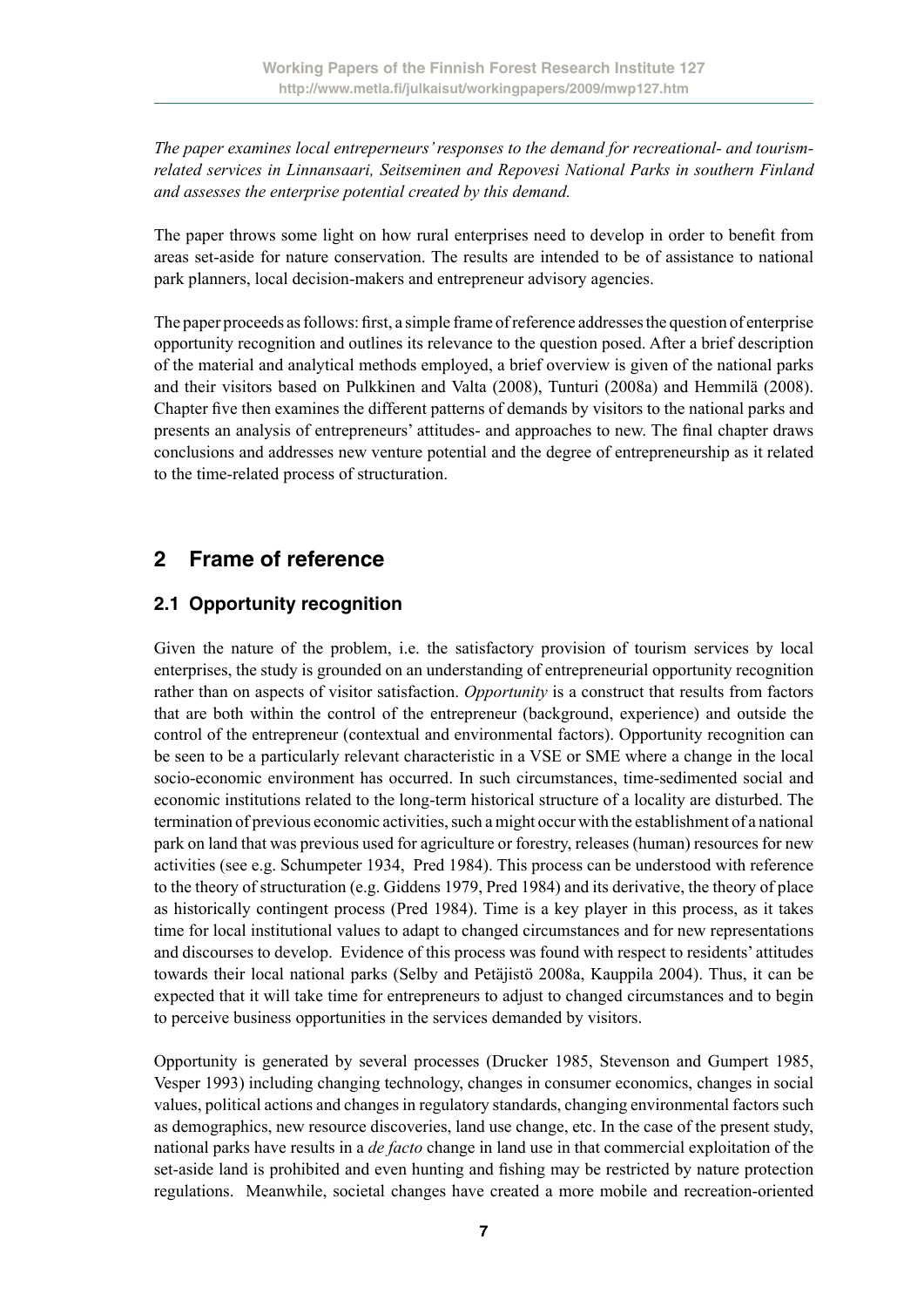population that values outdoor recreation in wilderness settings (Saarinen 2002, Sievänen et al. 2008).

Entrepreneurial opportunity is, therefore, a "favourable chance" (Christensen et al. 1994; 62) and without opportunity recognition entrepreneurship cannot take place (Singh 2000, Christiansen et al. 1989, 1994). However, unrecognised opportunities are ever-present, but it takes an individual in the right environment to develop a new venture idea than may result in a genuine entrepreneurial opportunity (Singh 2000; 24). Indeed, the same (local) business environment may be perceived in a number of ways by entrepreneurs even in the same industry. This perceptive ability will depend upon the entrepreneurs' accumulated quantity and quality of information regarding their business environment, while their ability to use that information will vary according to their aspirations, business acumen and other personal factors (e.g. Simon 1957, McGuire 1964, Pred 1967, Leff et al. 1974, Earl 1983, Selby 1987, 1989). Based on the same national parks as in the present study, Selby and Petäjistö (2008b) found considerable variations in the business attitudes and acumen of tourism-based entrepreneurs. Most enterprises were very small and often seasonal. Attitudes to business were mainly satisficing. Satisficing entrepreneurs seek to maintain a level of that business satisfies their own modest aspirations, rather than seeking a proactive relationship with their business environment (Alchian 1950, Simon 1959, Pred 1967, Earl 1983, Selby 1989, Gibb 1997, Jennings and Beaver 1997, Julien et al. 1997, McEvily and Zaheer 1999, Selby and Petäjistö 2008b).

Entrepreneurial opportunity can therefore be summarised as follows: it is derived from factors: 1) a change in the business environment; 2) the personal knowledge, abilities and background of the entrepreneur; 3) the new venture idea itself; and 4) the business environment (e.g. changes in regulatory issues, economic conditions, societal factors, etc.) (Singh 2000, Timmons 1990 and 1994). Only when these factors come together will circumstances exist for entrepreneurial opportunity to be recognised. Ideas for new ventures are influenced by both the entrepreneur and the business environment in a reciprocal relationship, which in turn affects the entrepreneurs' abilities to perceive opportunities for business. Figure 1 summarises the above discussion in relation to the potential effect of a national park on local enterprise.



Figure 1. The process of national park generated entrepreneurial opportunity (modified from Singh 2000).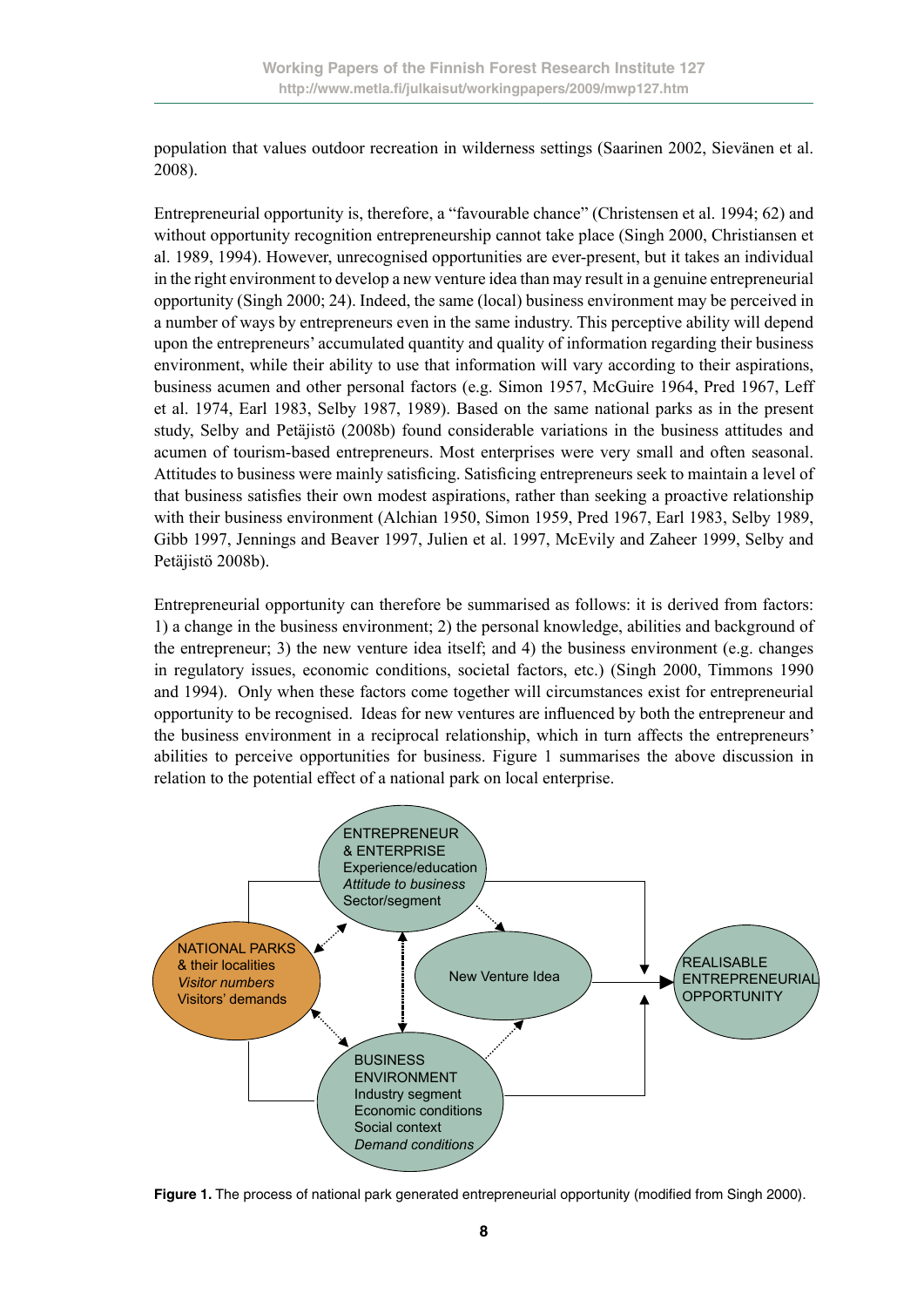Visitor flows to national parks seem to be affected by the services on offer (Puustinen et al. 2009), but in the present study, the greatest visitor numbers are associated with Repovesi National Park, where services are least developed and cause greatest dissatisfaction, which suggests that local enterprise has yet to fully grasp the opportunities for business that should be a key signal for new venture ideas.

#### **2.2 Time and local development**

The theory of structuration (e.g. Berger and Luckmann 1967, Giddens 1979, Thrift 1979, 1983) focuses on social practices that are ordered across space and time and expresses the mutual dependence of structure and agency (Giddens 1979; 69). *Agency*, here, means a continuous flow of conduct and discourse. Agency therefore determines that *time* plays a central role in the structuration process (e.g. Hägerstrand 1967). Agency is located in time, and concerns the temporality of day-today conduct (Giddens 1979; 55). *Action*, on the other hand, can be conscious or unconscious. With conscious action, it is always necessary to consider the unintended consequences of intentional actions, especially where the reproduction of institutions is in question (Giddens 1979; 59). For example, an intentional lack of community support for rural tourism enterprise development in favour of other sectors of the economy may lead to the loss of local income because entrepreneurs fail to take advantage of business opportunities (e.g. Selby and Petäjistö 2008b, Petäjistö and Selby 2009).

The place-specificity of structuration makes the theory particularly interesting in the context of the present investigation because of its ability to identify place-specific social adjustment processes. Pred (1984) has paid particular attention to this aspect of structuration via a *theory of place as historically contingent process*. The basic premises for the theory are derived from structuration theory, i.e. for any given area, *social reproduction* is considered to be an ongoing social process. This leads to the perpetuation or modification of (local) institutions (e.g. economic activities) by their continual intersection with the life-paths of individuals in that locality. Given that for any locality certain institutional projects (activities) are dominant in terms of the impact they have on the daily- and life-paths of a locality's resident population (Pred 1984;282), these impacts will affect the details of individual consciousness and socialisation, e.g. via the process of discourse (e.g. Ley 1977 and 1978, Moscowici 1981 and 1984, Halfacree 1993, Jones 1995, Elands 2000, Selby et al. 2007).

Dominant institutional projects (activities) are related to the local structure of people's livelihoods and the daily life-paths of individuals by means of the time-allocation given to each project and by scheduling precedence over other (competing) institutional projects. Dominant projects also require a commitment to partake (e.g. labour- and time-intensive dairy farming, forest work, employment in local industries, etc.). Thus, the dominant projects (e.g. farming and forestry, industry, etc.) create the most significant *individual-path/project* interactions and are therefore most important in the place-specific structuration process (Pred 1984; 283). The introduction of a space-demanding and tourist-attracting project such as a national park that has no previous institutional role in the locality is likely to disturb the established individual-path/project interactions by imposing new space, time and scheduling precedence, as well as perhaps terminating some interactions, e.g. where the private land has been compulsory purchased and given protection status thereby terminating an individual's or a community's opportunities for economic activity.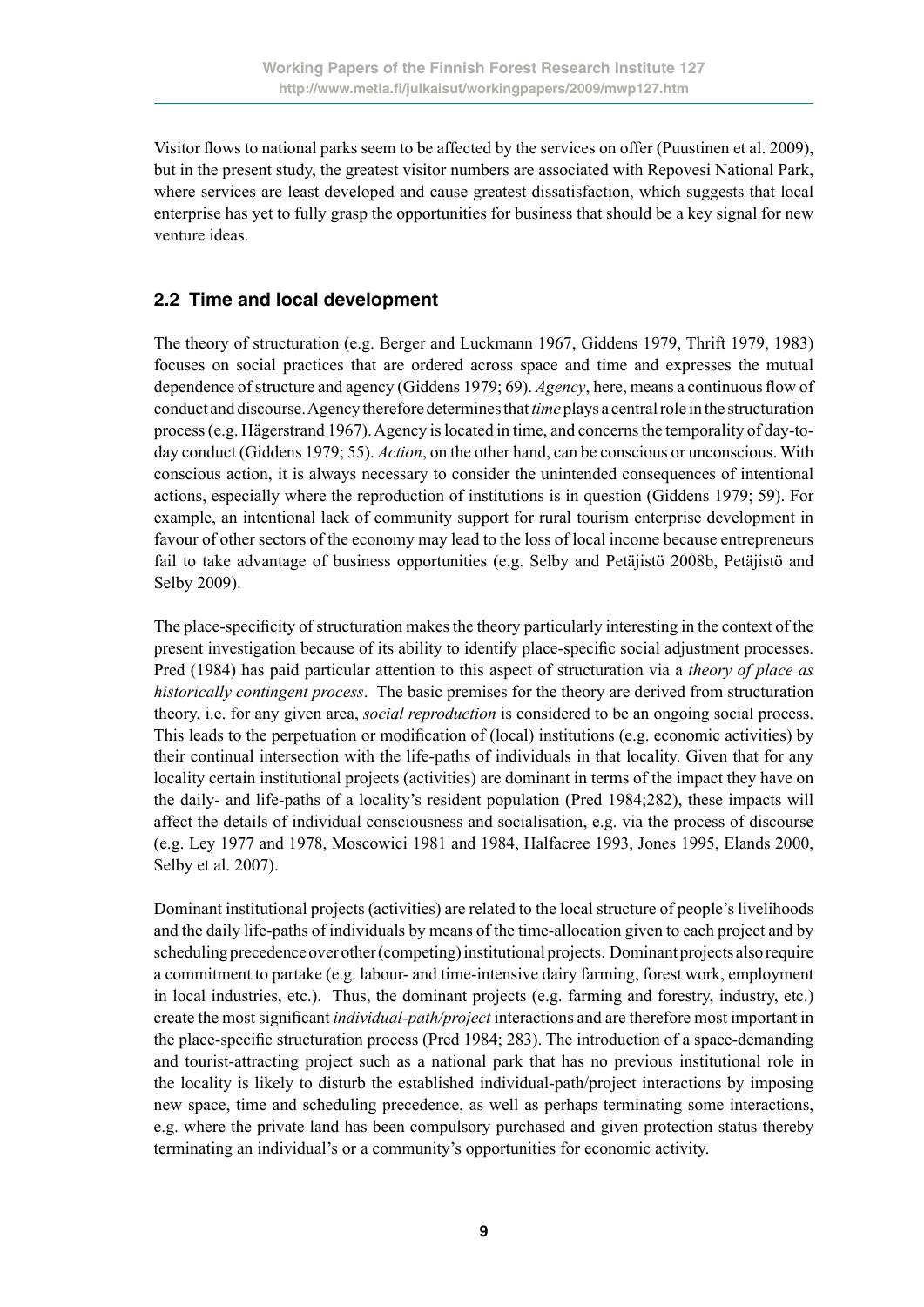Each of society's component institutions is therefore inseparable from the everyday and longerterm projects of, e.g. production and consumption, for which society is responsible. Place can therefore be conceptualised as the location of an unbroken flow of local events; again with *time* being an important factor. Thus, the creation of a national park or protection area, as an exogenously imposed institutional project, can be considered to be incontrovertibly part of the becoming-place process.

# **3 Material and method**

#### **3.1 Enterprise data**

The material was collected in several phases in co-operation with Metsähallitus (the national park authority) in connection with its survey of tourist services enterprises adjacent to Seitseminen (Tunturi 2008b) and Linnansaari and Repovesi National Parks. The Metsähallitus enterprise survey concentrated on e.g. seasonality, customer quantity and their country of origin, as well as the services provided by the entrepreneur and the business environment. The Finnish Forest Research Institute (Metla) entrepreneurship questionnaire was a supplement to the Metsähallitus surveys. The Metla questionnaire concerned the origins of the business and issues related to entrepreneurship and opportunity recognition.

A separate business impact survey was also made by Metsähallitus concerning service enterprises in a c.30 km radius of Seitseminen National Park. For the business impact survey, all possible sources (internet home-pages of the municipalities in question, enterprise registers, telephone catalogues, etc.) were employed to identify enterprises within a 30 km radius of the parks. The sectors covered were hospitality (accommodation, restaurants, cafés, etc.), leisure services, local transport, retail-trade, and miscellaneous. Businesses were included if they appeared to be relevant (which did not always prove to be the case). The Metsähallitus questionnaire concerned business economics and networking. The same Finnish Forest Research Institute (Metla) entrepreneurship questionnaire as employed in the tourist enterprises survey was a supplement to this survey. Synergy was achieved between the Metla and Metsähallitus during the planning and execution of the business impact survey (Seitseminen). Because a similar synergy could not be established with respect to the Linnansaari enterprise survey conducted by Metsähallitus for the Saimaa district that includes Linnansaari National Park, Metla's enterprise survey was administered separately, although in cooperation with Metsähallitus. The same approach to locating enterprises was employed as with the Seitseminen business impact survey, except that the Metla questionnaire now included key questions that were previously in the Metsähallitus questionnaire. The Repovesi enterprise survey followed the same pattern but without any cooperation with Metsähallitus.

The Seitseminen entrepreneur surveys were made in late 2006 and early 2007. The Linnansaari enterprise survey of Metsähallitus was made in Spring 2007 and the Metla entrepreneurship survey was made in Autumn 2007. The Repovesi Enterprise survey was made early in 2008.

Return rates for the entrepreneurship surveys were low (25–35%). A discouraging fact of life is the considerable drop in survey return rates over the past 10- to 15 years or so. However, this is not just a problem in Finland, e.g. Singh 2000, in a survey of US enterprises, reports return-rates of around 20%.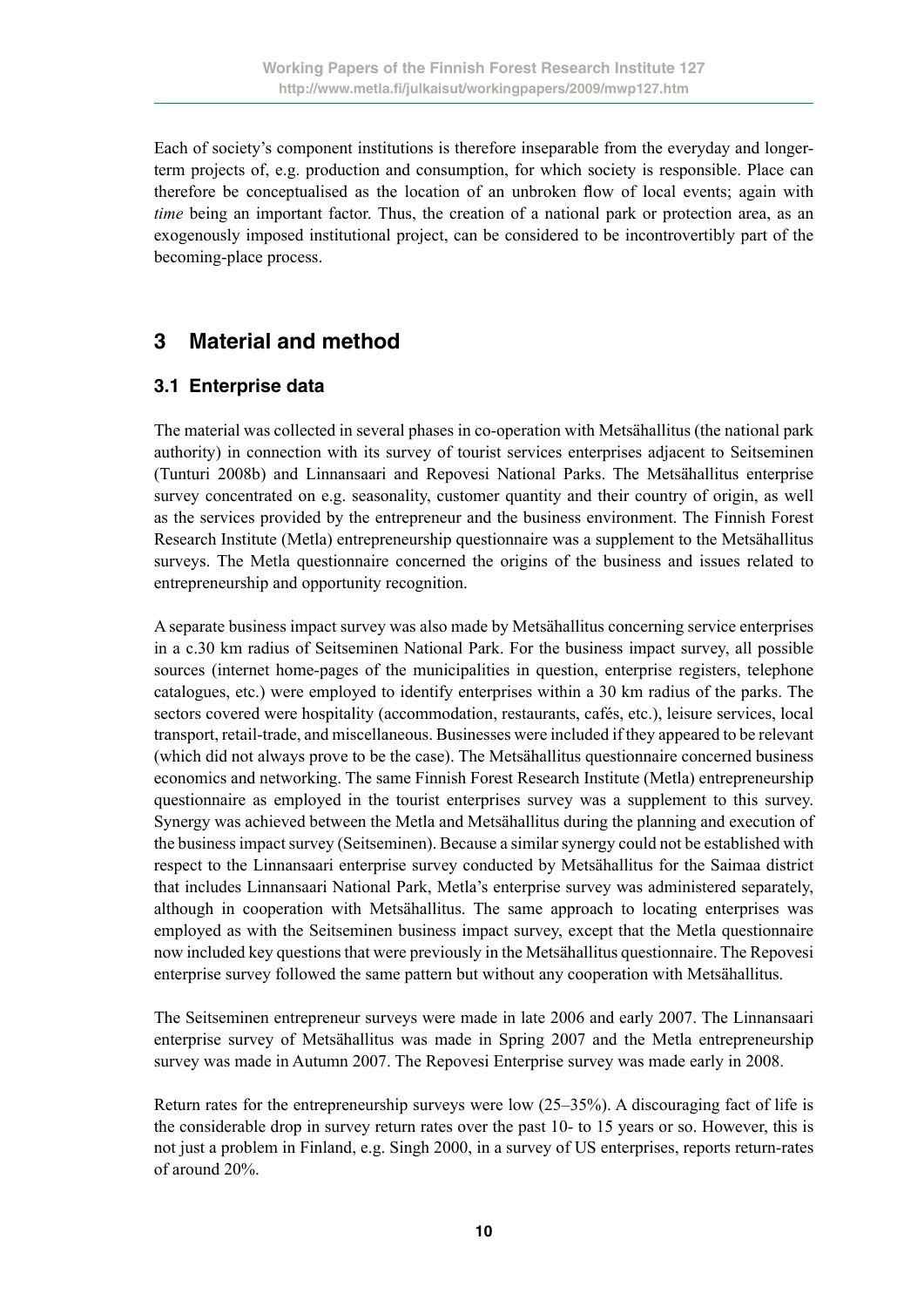#### **3.2 Visitor data**

Data was collected by Metsähallitus by on-sight distribution of questionnaires in 2006 (Linnansaari) and 2007 (Seitseminen and Repovesi) (Pulkkinen and Valta 2008, Tunturi 2008a, Hemmilä 2008). A supplementary questionnaire designed by the Finnish Forest Research Institue (Metla) that addressed some rural development aspects of national parks including visitors' expenditures was administered at the same time (Sievänen et al. 2008). Part of the data from that latter survey is employed with permission in section 5.1.

#### **3.3 Methods**

Specific variables were examined by frequency- and cross-tabulation analyses before being entered to principal component analyses. Principal components analysis is a method that permits sets of related variables to be reduced to create fewer, compound variables that represent specific attributes. These attributes are then made accessible for further analysis by computing component scores for each observation that are then added to the original data matrix. The method also has the advantage that the mean of the scores of each component is zero. Further, the components in any given solution are uncorrelated. Cluster analysis was employed to determine further links between the attributes. The method creates groups of observations in such a way that the variance of the variables employed in the clustering is maximized between groups and minimised within groups. In this way, each observation is assigned to a group with a specific characteristic (determined by the weighting of the variables employed in the clustering).

Differences between the national parks with respect to the attributes determined by the principal component analyses were assessed using group means (national park number being the grouping variable) and the F-test. Frequencies distributions between the national parks were examined by cross-tabulation and  $\chi^2$ -tests.

# **4 National park and visitor characteristics**

Linnansaari National Park was created in 1956 with extensions in 1982. It is a lacustrine archipelago consisting of 130 islands with rocky coasts, and covers an area of  $38 \text{ km}^2$ . It is located in eastern Finland close to the towns of Savonlinna, which has a strong tourist industry, and Varkaus , which is primarily industrial. Linnansaari National Park attracts c. 27 000 to 28 000 visitors a year. Seitseminen National Park  $(45 \text{ km}^2)$  is a forest and esker watershed national park that was created in 1982 with extensions in 1989 and 2005. ), It is located in western Finland close to the spa resort of Ikaalinen and not far from the major city of Tampere. The national park attracted c.42 000 visitors in 2006. Repovesi National Park (15 km2) was established in 2003, and is characterised by wilderness forest and hilly topography with areas of bare rock, steep cliffs and small lakes. The area was previously owned by the forest industry company UPM. It is located close to the town of Kouvola in southeastern Finland. The national park attracts c. 69 000 visitors a year. All three national parks fall into the "moderate recreational facilities" class (8–11 facilities)(Selby et al. 2007, Puustinen et al. 2009), meaning that the national park authority (Metsähallitus) and local enterprises have created a basic infrastructure for providing recreational and tourism services.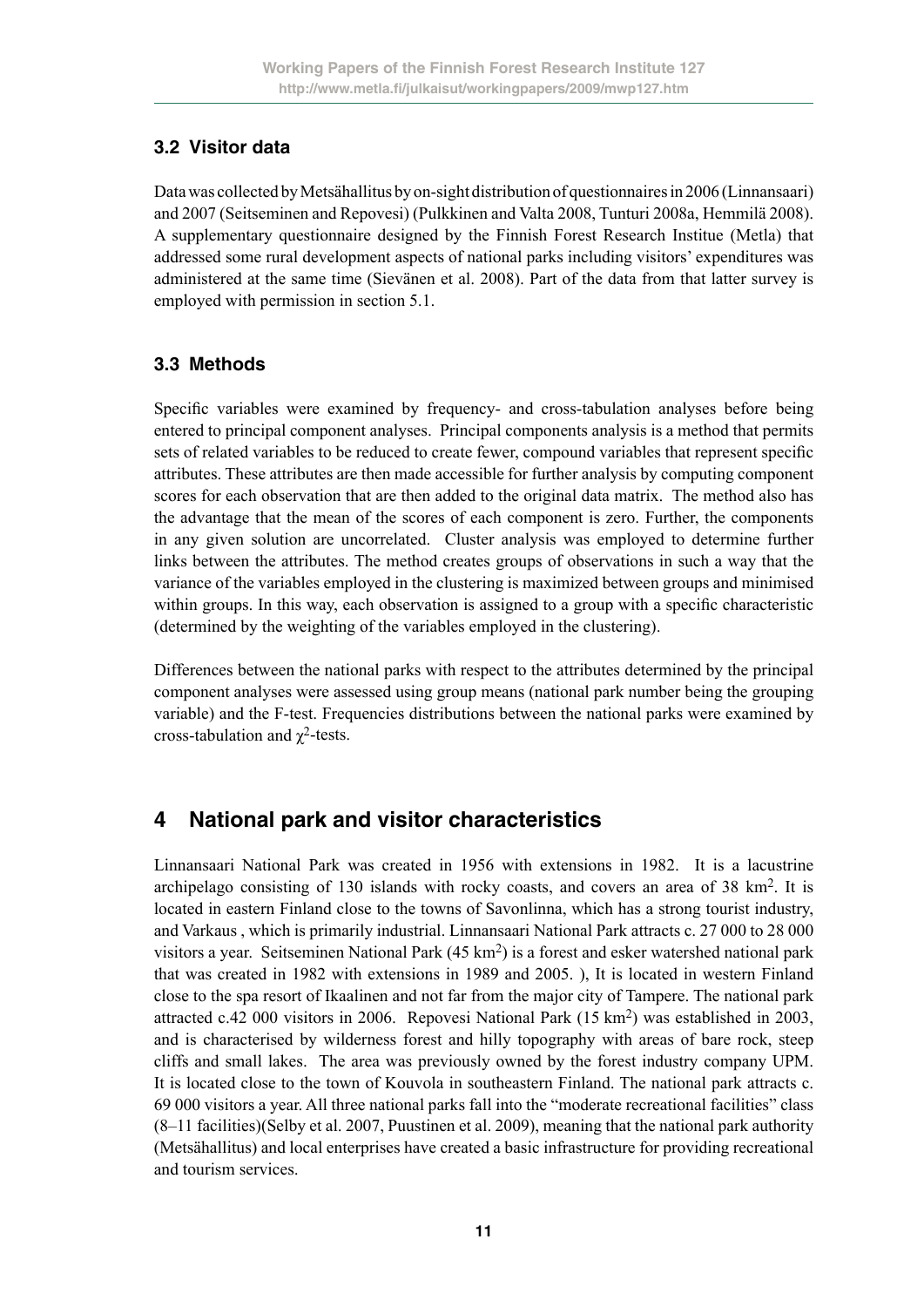According to the visitor surveys made by the park authority (Pulkkinen and Valta 2008, Tunturi 2008a, Hemmilä 2008), the vast majority of visitors to these national parks are domestic in origin. Only Linnansaari had an appreciable proportion (12%) of foreign visitors in 2006. Each national park received a considerab proportion (10–15%) of its visitors from Helsinki, but naturally the largest proportions of visitors came from local towns and municipalities.

The visitor characteristics varied slightly between the national parks (Pulkkinen and Valta 2008, Tunturi 2008a, Hemmilä 2008). Visitors to Repovesi were slightly younger and Linnansaari slightly older than the average for the three areas (41.8 years). Seitseminen was characterised by a greater proportion of females (52%) compared to Repovesi (44%) and Linnansaari (41%). Visitors to Linnansaari were more highly educated (9% had no vocational education) compared to 15% of visitors to Seitseminen and 13% of visitors to Repovesi.

There were also differences in the size of the visitor groups between the three national parks (Pulkkinen and Valta 2008, Tunturi 2008a, Hemmilä 2008). Single persons made up c. 5% of all visitors in all three areas, groups of two to five persons made up 79% of visitors to Seitseminen, 76% of visitors to Linnansaari, but only 62% of visitors to Repovesi. The latter area was characterised by large groups, with 33% of visitors forming groups larger than six persons, the figures for Linnansaari and Seitseminen being 20% and 15% respectively. Similarly, the nature of the groups varied somewhat between the national parks (Pulkkinen and Valta 2008, Tunturi 2008a, Hemmilä 2008), with family groups being in the majority in Seitseminen and Linnansaari (59% and 51% respectively) but only 41% in Repovesi. Friendship groups were more common in Linnansaari (33%) than in Repovesi and Seitseminen (24% and 21% respectively). Colleagues formed significant group in Repovesi (12% of all visitor groups). Groups organised by tourist programme enterprises were not a significant feature of the visitor groups to any of the national parks in question according to the Metsähallitus surveys.

A major difference between the national parks concerned the means of transport employed. The lacustrine nature of Linnansaari resulted in over 50% of visitors having used some form of water transport to arrive at the park. This option was missing from the other two national parks where private cars (including caravans) dominated the mode of transport (88% for Seitseminen and 89% for Repovesi). The other distinguishing feature was the greater proportion of visitors arriving by chartered bus at Repovesi (5%) compared with 4% for Seitseminen and 2% for Linnansaari (Pulkkinen and Valta 2008, Tunturi 2008a, Hemmilä 2008).

Just over half (57%) of visitors to Linnansaari stayed at accommodation close to the national park, the average duration of stay being 2.9 days. Day-trippers stayed on average for 5.3 hours. The equivalent figures for Seitseminen are respectively 21%, 1.8 days and 3.7 hours, and for Repovesi 51%, 2.6 days and 4.7 hours (Pulkkinen and Valta 2008, Tunturi 2008a, Hemmilä 2008).

# **5 Entrepreneurial response to demand – attitudes to new ventures**

#### **5.1 Evidence of demand**

Visitors were asked about their use of 42 specific tourism services at the time of their visit to the national parks and their localities (Sievänen et al. 2008). Figure 2 presents the highest frequencies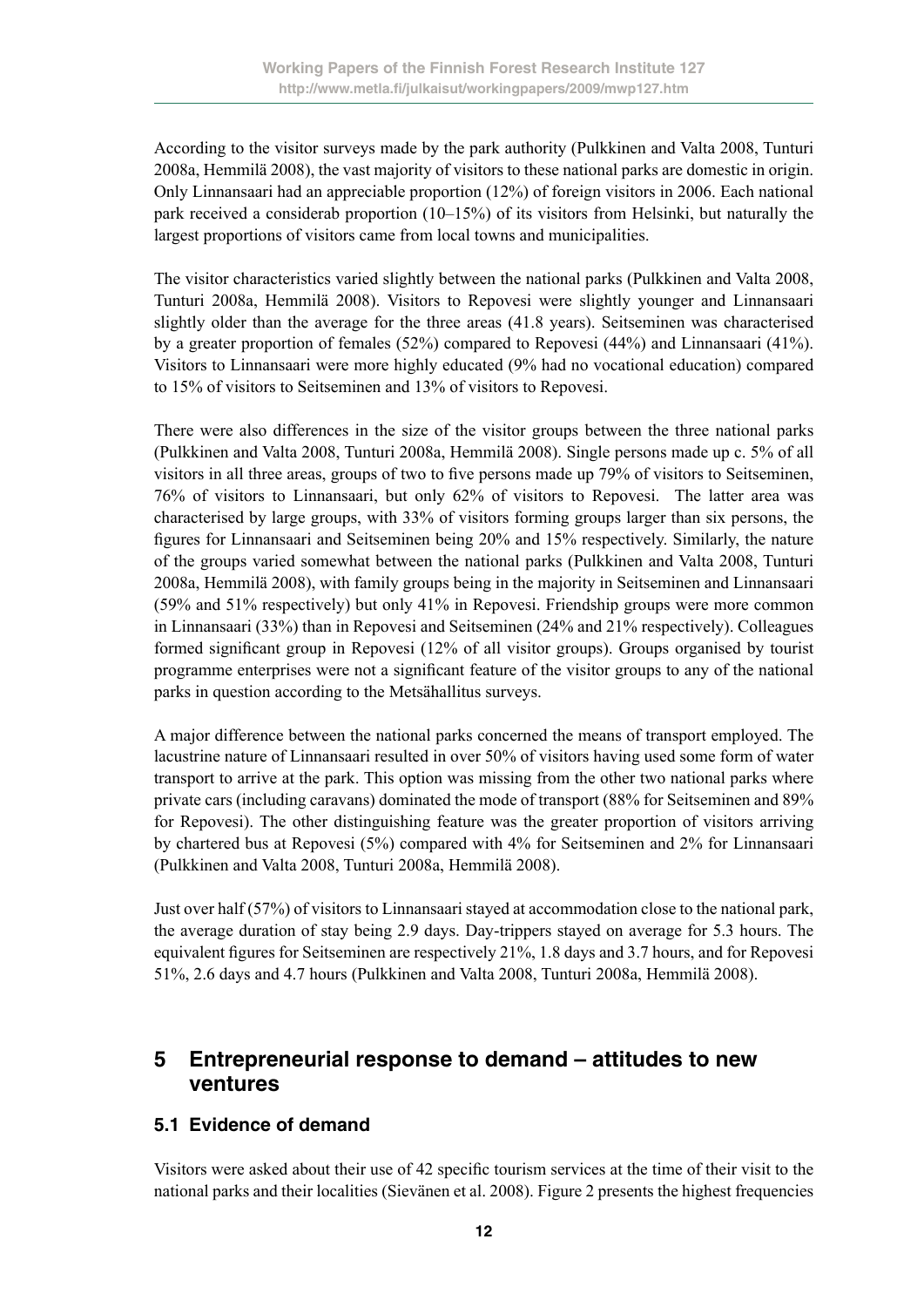for each national park (a 10% frequency cut off being employed to assist legibility). Visitors to the Linnasaari district more frequently used local recreational and tourism services during their visit that was the case in the Seitseminen and Repovesi districts; the exception being extra park trails and access to farm animals, which were more in demand in the land-based national parks.

Visitors were also asked about their interest in using such services in the future *should the service be available*, using a scale "yes", "perhaps" and "no". Figure 3 shows the distribution of the affirmative replies. The figure can be seen as an indicator of service demand. The percentages for potential use are much higher than actual use (Figure 2); although this in undoubtedly partly due



**Figure 2.** The most intensively used recreational and tourism services during visits to Linnansaari, Seitseminen and Repovesi national parks. Cut off point 10% for any national park. Valid percentage = missing values excluded.



**Figure 3.** Visitors' interest in using recreational and tourism services in the future should such services be available. Cut off point 30% for any national park. Valid percentage = missing values excluded.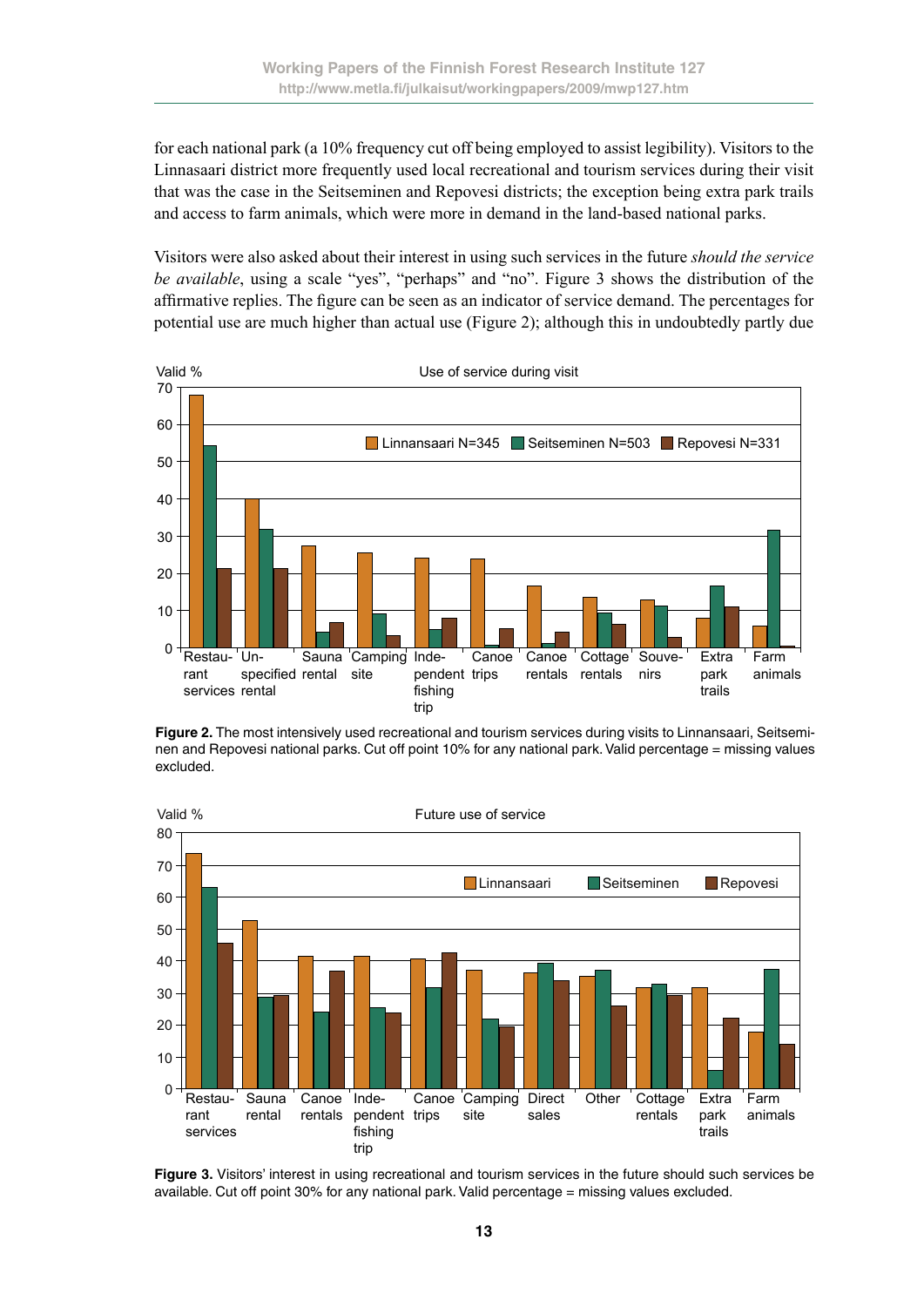to the conditional nature of the question (the service is not necessarily available now or in the future).

The "should use" frequencies are also generally much more favourable towards Seitseminen and Repovesi districts than was the case with actual use. Thus, the difference between current use and future demand is clear; there would be a demand if the service were to be provided. This suggests that there is considerable potential for enterprise in Seitseminen and Repovesi given the large numbers of visitors in question.

#### **5.2 Service enterprises**

As noted in section 3.1, enterprises that might provide services to visitors to national parks and their hinterlands were sought via various media for the purpose of the enterprise survey. These enterprises represented the hospitality segment (hotels, guest houses, camps  $\&$  other lodging places and retail eating & drinking places), retail grocery and convenience stores and kiosks, transport and recreational services. This exercise also provided an indication of the quantity and type of services that are being supplied. However, it has to be noted at the outset that few of these enterprises were able or willing to report what percentage of their income could be attributed to visitors to the national parks. The distribution of businesses in each district is summarised in Table 1. Variations occur that may be a result of the search method, e.g. transportation, but generally speaking the figures for each sector and each national park district seem in balance with each other. The situation changes considerably, however, when the number of services is adjusted for the number of visitors. The Linnansaari district has created over four enterprises per 1000 visitors, compared to three and a half in the Seitseminen district and only two in the Repovesi district. Thus, it would seem that the opportunities for business that have been created by visitor flows to these national parks have been realised far more thoroughly in the Linnansaari district that in the other two cases. Indeed, if the opportunities for business in Repovesi are similar to those in Linnansaari, and the demand figures in Figure 3 suggest that this may be the case, then there should be well over 200 enterprises serving visitor demands rather than the current 138. The result strongly suggests that enterprises in the Linnasaari district have adapted to demand while

| Sector                                             | Linnansaari | Seitseminen | Repovesi |
|----------------------------------------------------|-------------|-------------|----------|
| Accommodation                                      | 43          | 25          | 33       |
| Restaurants & cafés                                | 29          | 27          | 33       |
| Transport (land and water)                         | 32          | 10          | 33       |
| Tourism & programme services                       | 27          | 14          | 21       |
| Primary production(direct sales)                   | 3           | 0           | 3        |
| Retail                                             | 5           | 23          | 6        |
| Other                                              | 5           | 10          | 9        |
| Total                                              | 117         | 139         | 138      |
| Number of visitors, 2005                           | 27 000      | 42 000      | 69 000   |
| Number of service enterprises<br>per 1000 visitors | 4.33        | 3.33        | 2.01     |

**Table 1.** The number of tourism and recreational service related enterprises within 30 km radius of Linnansaari, Seitseminen and Repovesi national parks (internet surfing results), and number of services per 1000 national park visitors in 2005.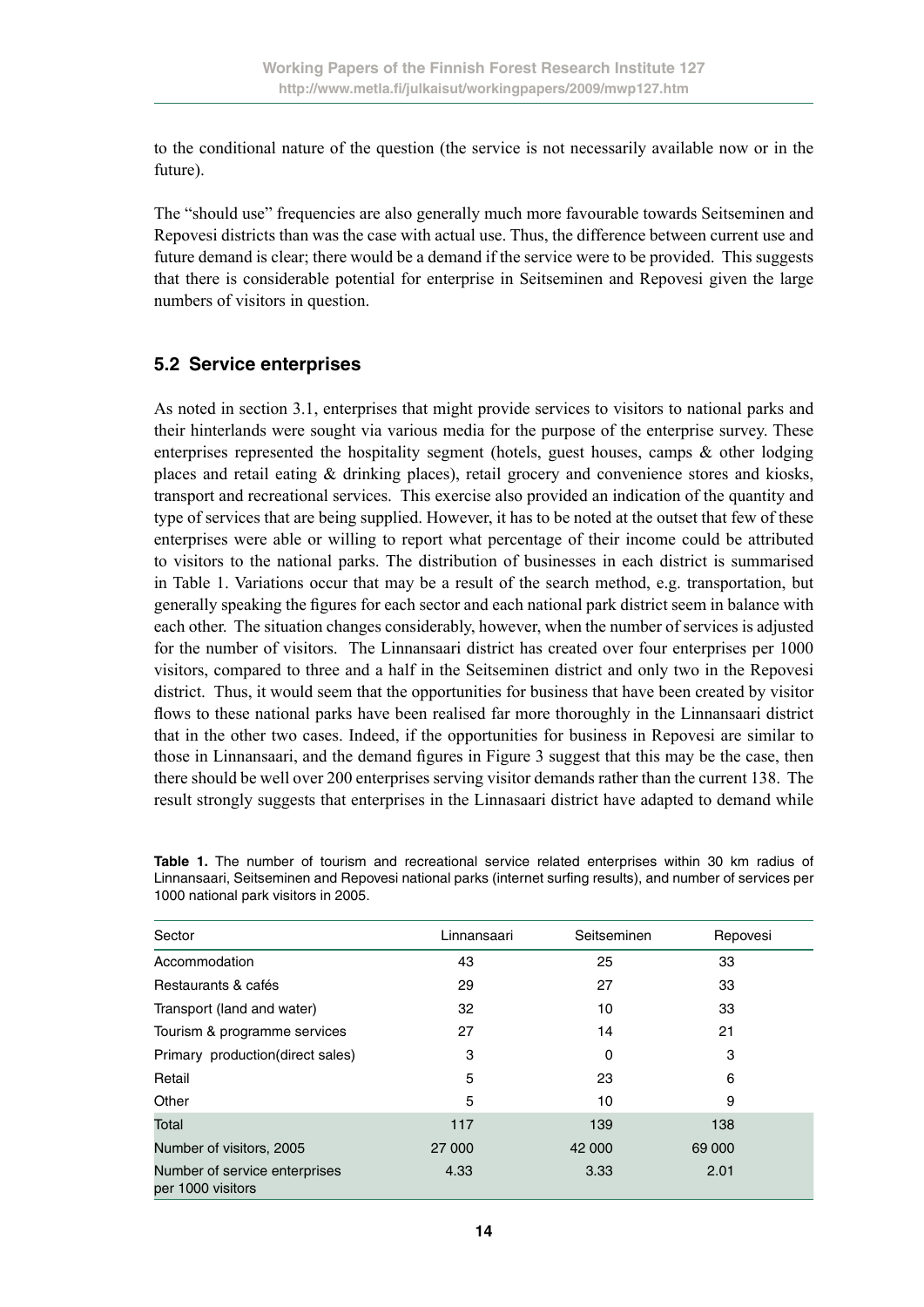those in Repovesi have yet to do so. Entrepreneurs adjacent to the (middle aged) Seitseminen National Park fall in between the two extremes. Why this may be is examined in the following section.

#### **5.3 Entrepreneurial development**

Entrepreneurs' attitudes to business were assessed by way of seven propositions to which they were asked to agree or disagree on a five-point Likert scale. The responses were entered into principal components analysis to determine the prevalent attitudes. A four component solutions employed 70% of the total variance in the data matrix (Table 2). Computed component scores were saved in the data matrix.

*Resources awareness*: The component brings together two variables; one concerns the necessity to find (financial) resources for new ventures the other concerns resources via inter-firm cooperation.

*Sources of ideas*: the two variables forming this component concern signals from the business environment, one source being the immediate business environment the other being via weak ties (Granovetter 1983, Burt 1995), i.e. sources not necessarily directly connected with the enterprise or even sector environment.

*Satisficing*: the component is characterised by the use of current resources and a resistance to opportunity-seeking, as well as a declaration of ideas being independent of market or other knowledge. Lack of business-related knowledge has been demonstrated elsewhere as a major problem with entrepreneurs that uphold a reactive and satisficing approach to their businesses (refs.)

*Demand awareness*: The component is characterised by two variables related to information awareness, either via weak ties (see above) or by awareness of the market demand.

| Proposition                                                            | Resource  | Sources of | Satisficing | Demand    |
|------------------------------------------------------------------------|-----------|------------|-------------|-----------|
|                                                                        | awareness | ideas      |             | awareness |
| Ideas are not a problem, resources are                                 | 0.81      |            |             |           |
| New ventures require inter-firm cooperation                            | 0.76      |            |             |           |
| New ideas come from changes in the business<br>environment             |           | 0.83       |             |           |
| Weak ties are often a source of new business<br>ideas                  |           | 0.63       |             | 0.42      |
| Ideas are not dependent knowledge of market or<br>tech.                |           |            | 0.75        |           |
| Better to use current resources that keep seeking<br>new opportunities |           |            | 0.70        |           |
| New business is created by demand                                      |           |            |             | 0.91      |
| Initial eigenvalue                                                     | 1.58      | 1.15       | 1.13        | 1.04      |
| Rotated sums of squared loadings                                       | 1.33      | 1.27       | 1.20        | 1.10      |
| Cumulative % of variance explained                                     | 18.95     | 37.16      | 54.28       | 70.03     |

**Table 2.** Principle component model of entrepreneurs' views towards new ventures.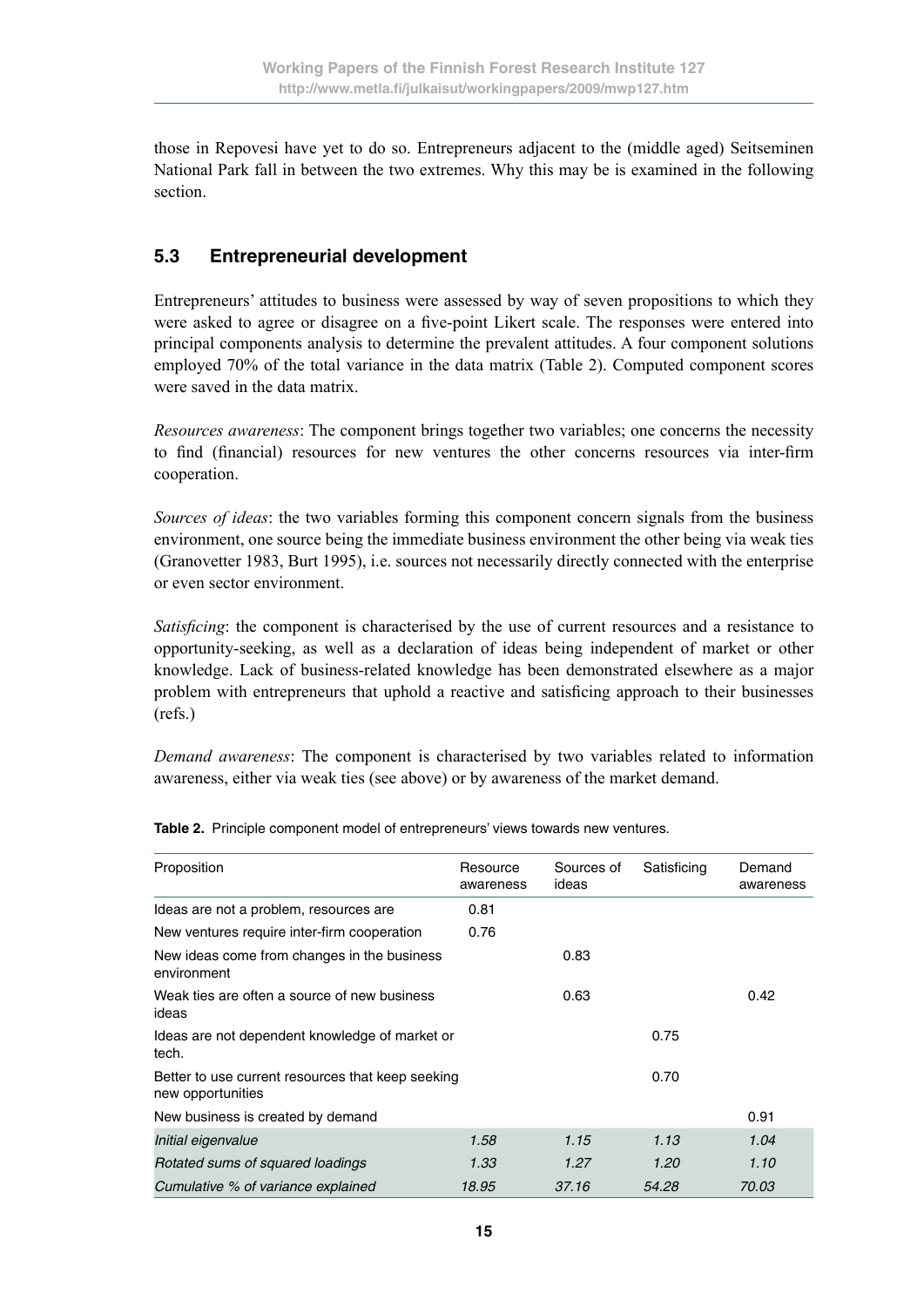The means of the component scores were computed for each of the three districts and subjected to the F-test for the difference of means. The results were statistically non-significant in each case.

Entering the attitude principal components into cluster analysis resulted in solutions that were not entirely satisfactory in there interpretability. A four cluster solution (Table 3) was considered to be the most satisfactory:

*Demand and resource awareness:* This cluster is characterised by positive means scores for demand awareness and resource awareness. This suggests that the entrepreneurs in this group have an awareness of demand, but are also aware of the need for resources to fund new ventures. The group accounts for approximately one in six of the businesses in the study.

*Idea and resource awareness*: The group is characterised by positive mean scores for sources of ideas and resource awareness. It is therefore similar in character to group 1, but with sources of ideas replacing demand awareness. The group might therefore be considered to be on less of a sure footing with regard to new ventures, as demand should be a more concrete indicator of new venture opportunities. The group maintains group 1's awareness of the need for resourcing new ventures. The group accounts for just over a quarter of the business in the study.

*Satisficers*: The only positive score is for satisficing component. This group also accounts for one in six of the businesses.

*Informed satisficers*: All components obtain positive mean scores, which at first glance seems contradictory. However, the large positive mean score for the satisficing component determines the nature of the group. This group seem to be informed of new venture ideas and their sources as well as the need for resources, but ultimately are constrained by their satisficing attitude. With encouragement from advisory organisations, business mentors, or other support schemes such entrepreneurs may be able to overcome their satisficing attitudes and have potential for growth. This is encouraging giving that the group contains 42% of the businesses in the study.

The distribution of the entrepreneurial groups by national park areas is shown in Table 4. The result is interesting and pertinent. *Satisficers* and *informed satisficers*, when combined, form the dominant group in the Repovesi district (74%) and these combined groups also account for 58% and 43% in Seitseminen and Linnansaari districts respectively. The dominance of satisficing groups

| Principal<br>component | Demand and<br>resource<br>awareness | Idea and<br>resource<br>awareness | <b>Satisficers</b>          | Informed<br>satisficers | F-value | P      |
|------------------------|-------------------------------------|-----------------------------------|-----------------------------|-------------------------|---------|--------|
|                        |                                     |                                   | Group mean component scores |                         |         |        |
| Resource<br>awareness  | 0.27                                | 0.12                              | $-1.08$                     | 0.23                    | 11.349  | >0.001 |
| Sources of<br>ideas    | $-1.64$                             | 0.67                              | $-0.34$                     | 0.24                    | 48.079  | >0.001 |
| Satisficing            | $-0.52$                             | $-1.03$                           | 0.59                        | 0.63                    | 49.668  | >0.001 |
| Demand<br>awareness    | 0.55                                | $-0.17$                           | $-1.06$                     | 0.33                    | 14.775  | >0.001 |
| N (119)                | 17                                  | 33                                | 19                          | 50                      |         |        |

**Table 3.** Cluster analysis of entrepreneur's views concerning new ventures (based on principle componets, see Table 2).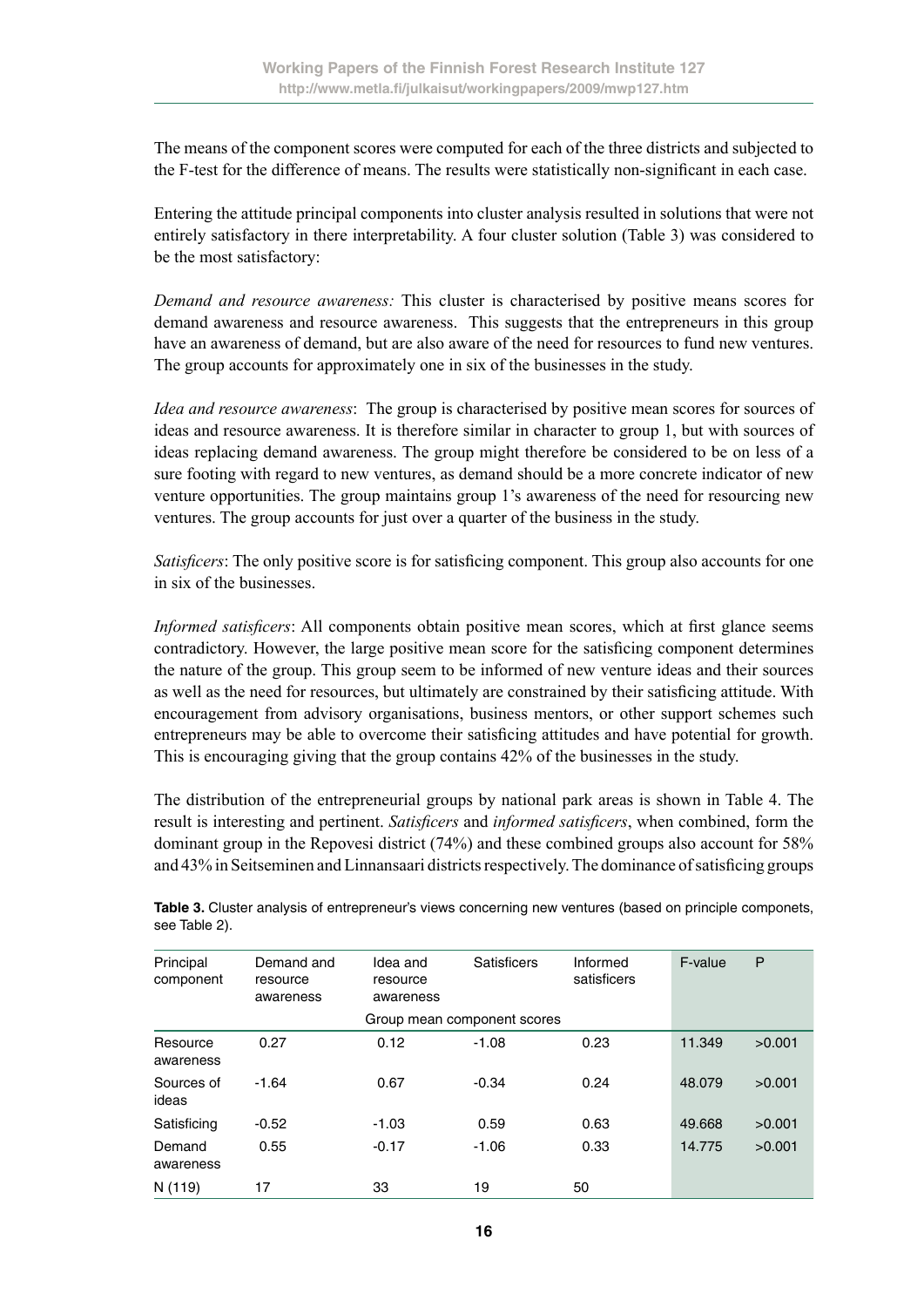|                                  | Linnansaari<br>(1952) | Seitseminen<br>(1984) | Repovesi<br>(2003) | Total       |
|----------------------------------|-----------------------|-----------------------|--------------------|-------------|
| Demand and resource<br>awareness | 7(23.3)               | 5(9.8)                | 5(13.2)            | 17 (14.3)   |
| Idea and resource<br>awareness   | 10 (33.3)             | 18 (35.3)             | 5(13.2)            | 33(27.7)    |
| <b>Satisficers</b>               | 3(10.0)               | 7(13.7)               | 9(23.7)            | 19 (16.0)   |
| Informed satisficers             | 10 (33.3)             | 21(41.2)              | 19 (50.0)          | 50 (42.0)   |
| Total                            | 30(100.0)             | 51 (100.0)            | 38 (100.0)         | 119 (100.0) |

**Table 4.** Distribution of entrepreneurs' views on new ventures by national park district (percentages in parenthesis).

Approx. Pearson  $\chi^2$  = 0.119 df 6 P=0.12

in Repovesi therefore implies that entrepreneurial opportunities created by visitor flows may not be perceived, or even if perceived, they will be not be acted upon as satisficing entrepreneurs will not be very interested in pursuing new ventures.

The distribution of entrepreneurial groups by segments is shown in Table 5. The demand and resource awareness group of entrepreneurs was more typical of the accommodation segment than other segments, although nearly one in four entrepreneurs in the tourism services segment also fell into this group. The *idea and resource awareness* group was strongly associated with tourism services but also with the retail and restaurant and café segments. *Satisficers* were associated more with accommodation and unspecified segments, while *informed satisficers* had proportionally greater representation in the accommodation and transport segments. The latter is interesting, as it suggests that transport and, especially, taxi businesses, while following the satisficing principle, nevertheless have acquired broad-based information about the various new venture opportunities created by tourism and their possible realisation. Taxi-drivers may therefore be a key element in a "weak-tie" information chain (Granovetter 1983, Burt 1995). The relationship between satisficer/ informed satisficer groups and national park age shown in Table 4 supports this interpretation, because as the enterprise-based services in an area develop, the taxi-driver will be at the hub of an increasing network of enterprise- and customer-based information.

| Entrepreneurs'<br>main segment       | Demand and<br>resource<br>awareness | Idea and<br>resource<br>awareness | <b>Satisficers</b> | Informed<br>satisficers | Total       |
|--------------------------------------|-------------------------------------|-----------------------------------|--------------------|-------------------------|-------------|
| Accommodation                        | 7(41.2)                             | 8(24.2)                           | 7(36.8)            | 14 (29.8)               | 36 (31.0)   |
| Restaurants and<br>cafés             | 1(5.9)                              | 6(18.2)                           | 2(10.5)            | 7(14.9)                 | 16 (13.8)   |
| Transport                            | 2(11.8)                             | 0(0)                              | 2(10.5)            | 13 (27.7)               | 17 (14.7)   |
| Tourism services                     | 4(23.5)                             | 11 (33.9)                         | 2(8.3)             | 7(14.9)                 | 24 (20.7)   |
| Primary production<br>(direct sales) | 1(5.9)                              | 3(9.1)                            | 2(10.5)            | 2(4.3)                  | 8(6.9)      |
| Retail                               | 1(5.9)                              | 5(15.2)                           | 1(5.3)             | 2(4.3)                  | 9(7.8)      |
| Other/Unspecified                    | 1(5.9)                              | 0(0)                              | 3(15.8)            | 2(4.3)                  | 6(5.2)      |
| Total                                | 17 (100.0)                          | 33(100.0)                         | 19 (100.0)         | 47 (100.0)              | 116 (100.0) |

**Table 5.** Distribution of entrepreneurial groups by segment (percentages in parenthesis).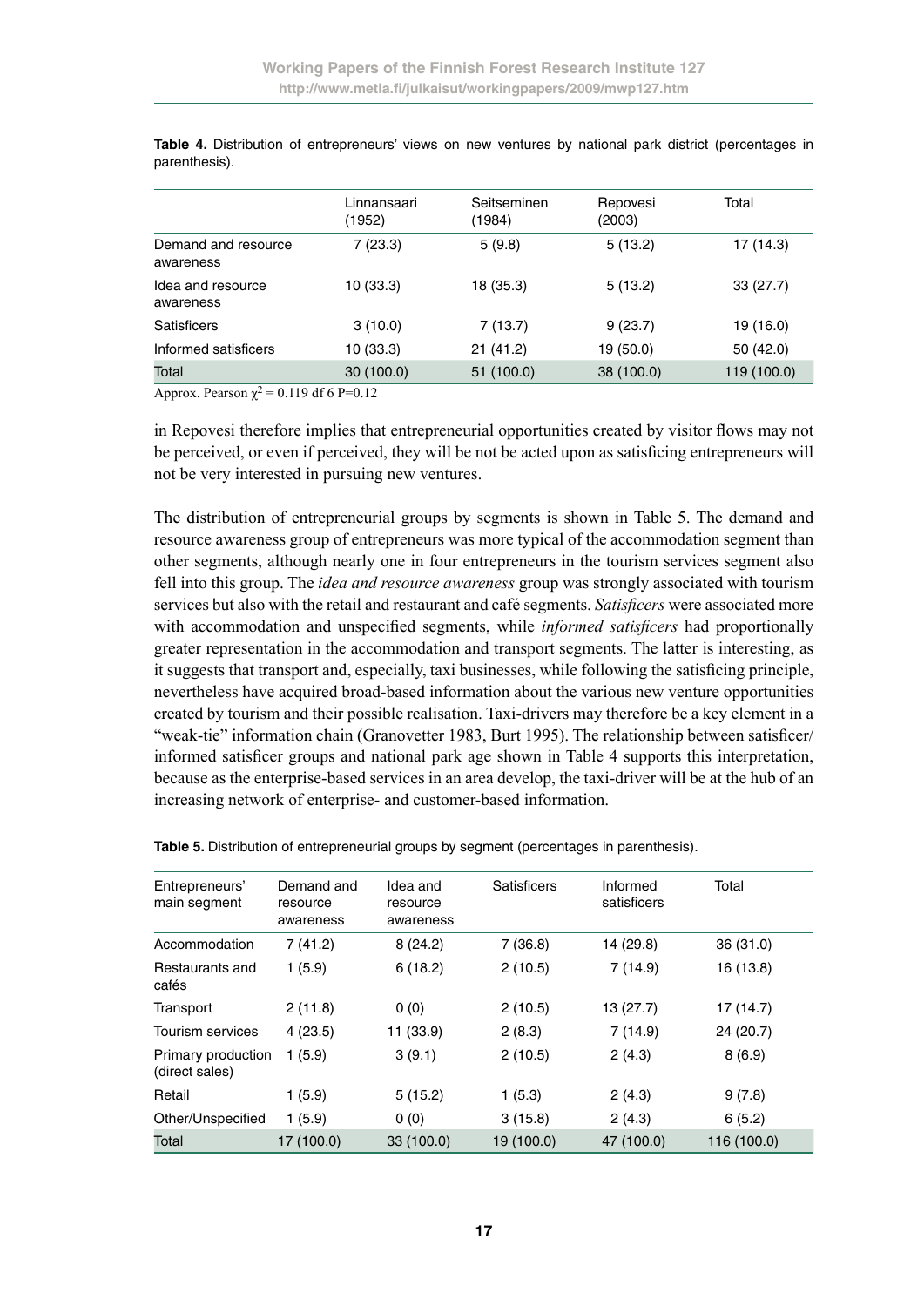# **6 Conclusions**

The paper has examined the nature of the services demanded by visitors to three national parks from the standpoint of assessing the potential for enterprise that is created by those demands. The response of entrepreneurs to demand was examined by assessing their attitudes towards new ventures. The underlying assumption being that the recognition of business opportunities would create a positive entrepreneurial response.

The analysis and the interpretation of the results is predicated on the fact that the national parks are of different ages, and that entrepreneurial responses to business opportunities will require time to develop. Structuration theory provides a basis for this predication; the theory explains how local institutional structures change over time to accommodate new activities (institutions) and new discourses.

Also underlying the analysis are two sets of facts: visitor flows to the national parks in question are inverse to their age. Linnansaari, the oldest park in the study (founded 1956), receives the least number of visitors (28 000/year), while Repovesi, founded in 2003, receives the greatest number of visitors (c.70 000/year). However, visitor expenditures are far greater in the Linnansaari (81  $\epsilon$ / visit) than in Repovesi (21 €/visit), with Seitseminen (founded 1984, 42 000 visitors/vear and 29 €/ visit) falling in between (Huhtala et al. 2009). Median expenditures reported by Pulkkinen and Valta (2008), Tunturi (2008a), Hemmilä (2008) are slightly different but the relative differences between the national parks remain the same. Huhtala et al. (2009) also report that Seitseminen has the greatest number of one to two night visitors (78% of all overnight visitors), followed by Repovesi (69%) and Linnansaari (60%). Nearly one quarter (23%) of visitors to Linnansaari stay for four to seven days, the figures for Seitseminen and Repovesi being under 10%. Daytrippers are also spend the longest time in Linnansaari (5.3 hours) compared to Seitseminen (3.7 hours) and Repovesi (4.7 hours) (Pulkkinen and Valta 2008, Tunturi 2008a, Hemmilä 2008). Longer stays almost certainly contributed to the higher expenditures per visit, but they can also be considered to create greater demands for entrepreneur-based services.

Puustinen et al. (2009) in a study of all the Finnish national parks, including those in Finnish Lapland with highly developed tourism infrastructures, consider that national park services are a factor in attracting visitors. A similar conclusion was reached by Sievänen et al. (2008). However, the results of the present study, admittedly with only three national parks, indicate a different picture, suggesting that other factors may also play a role in choice of visit: Repovesi offers the least developed services (only 2 enterprises per 1000 visitors, compared to over 4 enterprises per 1000 visitors in the Linnansaari district) despite having the largest number of visitors. This may be due to the nature of the visitors, e.g. large groups that are more typical of Repovesi, may be less likely to use local services because local services, where they exist, do not cater for, or perhaps even welcome, large parties. Telephone conversations with local entrepreneurs at the time of the data collection lend credence to the latter interpretation. Neuvonen et al. (2008) also suggest that personal reasons, such as place attachment, may affect visits to national parks. This would help to explain the number of visitors to Repovesi, as according to Neuvonen et al. (2008) 70% of visitors to Repovesi National Park planned to return, a similar figure to Seitseminen (71%) but much higher than Linnansaari (64%). Metsähallitus (the national park authority) also presents similar figures; returning visitors made up 49% of visitors to Linnansaari, 57% to Repovesi and 60% to Seitseminen (Pulkkinen and Valta 2008, Tunturi 2008a, Hemmilä 2008). However, visitors to Repovesi were less likely to revisit the area (55%). As with the Metsähallitus visitor surveys,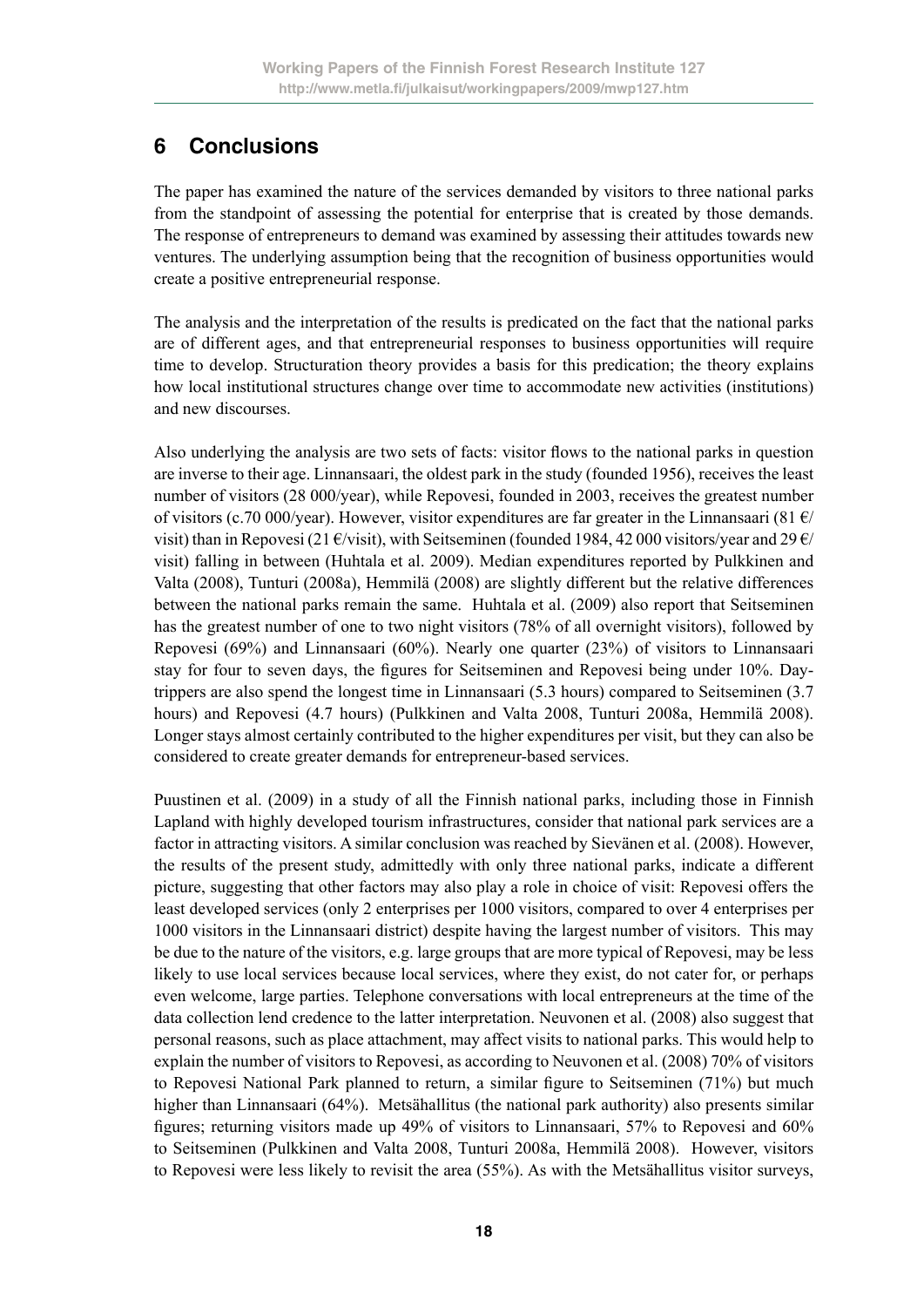Neuvonen et al. (2008) also report the lowest visitor satisfaction with services in Repovesi, and it is this latter fact that seems to hold a key to understanding local business development.

The entrepreneurial response to business opportunities was assessed by first identifying entrepreneurs' approach to new ventures. Four sets of attributes were identified: i) demand and resource awareness, capturing those entrepreneurs who are aware of demand but also of problems and solutions to financing and organising resources to realise new venture ideas; ii) satisficers – representing those entrepreneurs who are either content with their current business or not willing to take risks with new ventures; iii) informed satisficer – representing those entrepreneurs who prefer to satisfice but are nevertheless aware of information concerning demand, ideas and resources; and iv) idea and resource awareness – representing those entrepreneurs who have ideas but are also aware of the resource implications. This informed satsificer group accounted for 42%, and the satisficer/informed satisfier groups together formed 58% of all the enterprises in the study.

The distribution of the entrepreneurial groups differed between the national park districts. The demand and resource awareness group were proportionally more common in Linnansaari than in the other two districts, while entrepreneurs with idea and resource awareness were also well represented in Linnansaari, but also in Seitseminen. Informed satisficer were also strongly in evidence in the Seitseminen district and even more so adjacent to Repovesi National Park, where satisficers were strongly represented. The result forms a logical continuum; one that can be expected on the basis of structuration theory, because entrepreneurs adjacent to the older national park (Linnansaari) have had much greater time to perceive and act (i.e. gain experience and knowledge) upon the opportunities created by visitor flows to the national park and so they can be expected to be *less likely* to posses a satisficing attitude. In the Seitseminen district, entrepreneurs have less demand and resource awareness than in Linnansaari, but nevertheless the idea and resource awareness groups is well represented. Conversely, adjacent to Repovesi National Park (the youngest national park in the study) entrepreneurs (and potential entrepreneurs) have not yet perceived the opportunities for business, or at least, because of a lack of tourism-oriented infrastructure, are not motivated to act, and *so they mostly remain satisficers*.

The fact remains, however, that the majority of visitors to the three national parks in this study did not use any local services: a fact that supports the somewhat bitter comments from some entrepreneurs in the survey. However, why visitors fail to use local services has yet to be understood. Is it that day-trippers bring all their requisites with them? Or, are the required services not provided? Do enterprises sufficiently advertise, or have access to advertising channels such a local community or national park web sites that visitors might use? Are tourism services presented in such a way that they attract passing visitors? Are the services of such a standard or attractiveness that visitors will be tempted to return to use them on a future occasion? What are local authorities doing to promote the attractiveness of their locality and the tourism services provided? Such questions need to be answered to be able to fully understand the relationship between the demand for and supply of tourist services adjacent to national parks.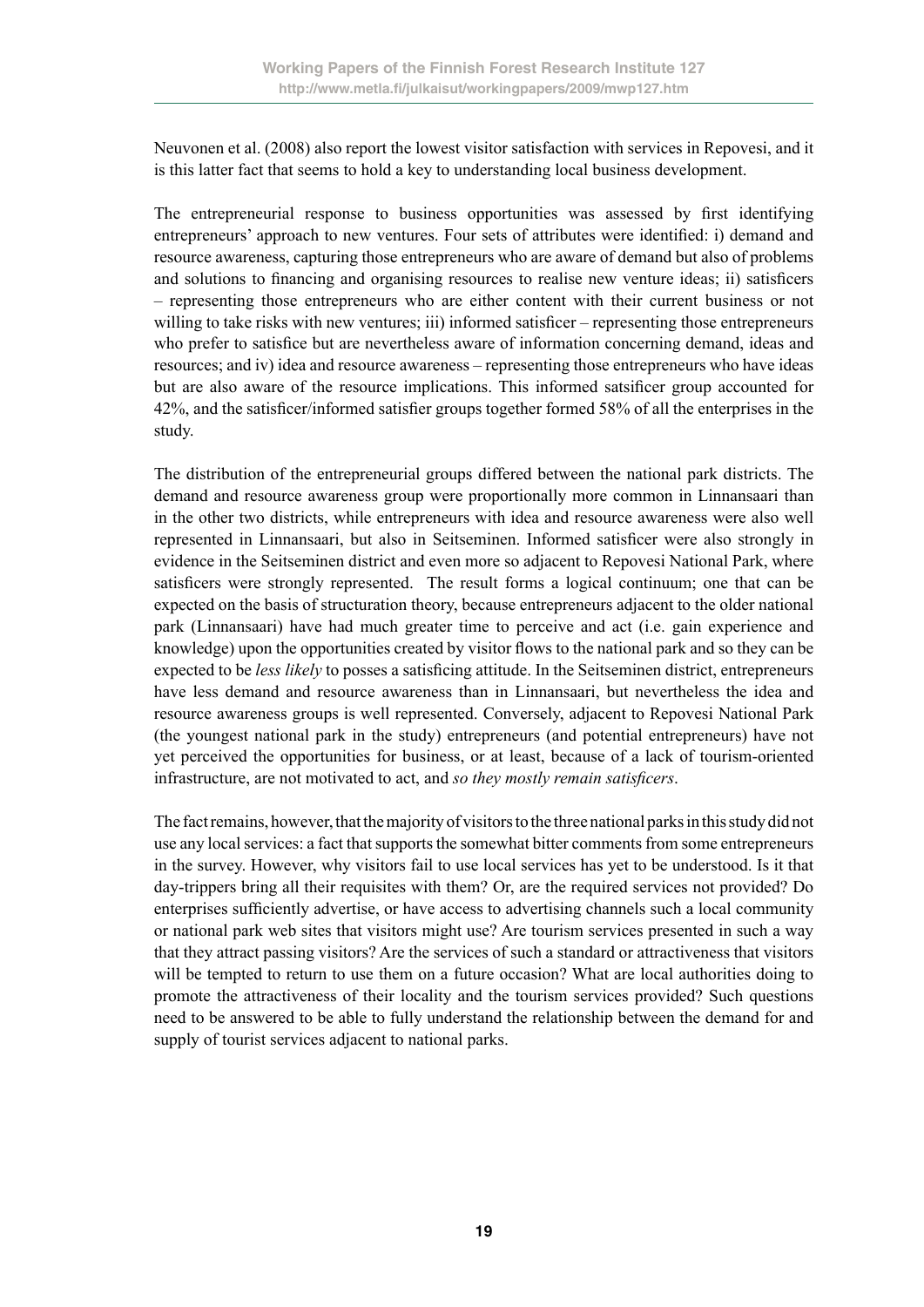#### **References**

- Alchian, A.A. 1950. Uncertainty, evolution, and economic theory. Journal of Political Economy 58: 211– 221.
- Berger, P.L. & Luckmann, T. 1967. The Social Construction of Reality: A treatise in the sociology of knowledge. New York: Anchor Books.
- Berghäll, J. 2006. Saaristomeren kansallispuiston luontomatkailun aluetaloudelliset vaikutukset. Metsähallituksen luonnonsuojelujulkaisu. Sarja A 152.
- Bergstrom, J.C., Cordell, H.K., Ashley, G.A. & Watson, A.E. 1990. Economic impacts of recreational spending on rural areas: a case study. Economic Development Quarterly, 4: 20–29.
- Burt, R. 1995. Structural holes. The social structure of competition. Cambridge, Mass.: Harvard University Press.
- Christiansen, P.S., Madsen, O.O. & Peterson, R. 1989. Opportunity identification: the contribution of entrepreneurship to strategic management. Aarhus: Aarhus university Institute of Management.
- Christiansen, P.S., Madsen, O.O. & Peterson, R. 1994. Conceptualising entrepreneurial opportunity recognition. In: Hills, G.E. (ed.) Marketing and Entrepreneurship: Research ideas and opportunities. Westport: Quorum Books. p. 61–65.
- Cordell, H.K., Bergstrom, J.C. & Watson, A.E. 1992. Economic growth and interdependence effects of state park visitation in local and state economics. Journal of Leisure Research 24: 253–268.
- Drucker, P.F. 1985. Innovation and entrepreneurship: Practice and principles. New York: Harper Row
- Earl, P. 1983. The Economic Imagination. Towards a Behavioural Analysis of Choice. Brighton: Wheatsheaf Books.
- Elands, B.H.M. 2000. The disputed nature of rural development: its implications for forestry. Paper to the International Seminar on the Role of Forests and Forestry in Rural Development Implications for Forest Policy. Vienna 5–7 July 2000.
- Gibb, A.A. 1997. Small firms' training and competitiveness. Building upon the small business as a learning organisation. International Small Business Journal 15: 13–29.
- Giddens, A. 1979. Central problems in social theory: action, structure and contradiction in social analysis. Berkeley: UCP.
- Granovetter, M. 1983. 'The strength of weak ties'. American Journal of Sociology 78(6): 1360–1380.
- Halfacree, K.H. 1993. Locality and social representation; space, discourse and alternative definitions of the rural. Journal of Rural Studies 9: 23–37.
- Hemmilä, T. 2008. Repoveden kansallispuiston kävijätutkimus 2007. Metsähallituksen luonnonsuojelujulkaisuja. Sarja B 101.
- Huhtala, M. 2006. Pallas-Ounastunturin kansallispuiston kävijöiden rahakäyttö ja sen paikallistaloudelliset vaikutukset. Metlan työraportti 35. Available at: www.metla.fi/julkaisut/working papers/2006/mwp035. htm
- Huhtala, M., Selby, A. & Petäjistö, L. 2009. National park tourism and local economic development from the perspective of residents, enterprises and local decision-makers. Paper submitted to Scandinavian Journal of Tourism and Hospitality.
- Huhtala, M., Vatanen, E. & Berghäll, J. 2009. Seitseminen ja Helvetinjärven kansallispuistojen paikallistaloudelliset vaikutukset – menetelmien vertailua ja empiirisiä tuloksia. (MS Terra).
- Hägerstrand, T. 1967. Innovation diffusion as spatial process. Chicago: University of Chicago Press.
- Jennings ; P. & Beaver, G. 1997. The performance and competitive advantage of small firms: a management perspective. International Small Business Journal 15.2; 63–75.
- Jones, O. 1995. Lay discourses of the rural: development and implication for rural studies*. Journal* of Rural Studies 11: 35–49.
- Julien, , P.-A., Joyal, A., Deshaies, L. & Ramangalahy, C. 1997. A Typology of strategic behaviour among small and medium-sized exporting businesses. A Case study. International Small Business Journal 15(2): 33–49.
- Kauppila, P. 1999a. Matkailu ja aluetalous työkaluja matkailun taloudellisten vaikustusten mittaamiseen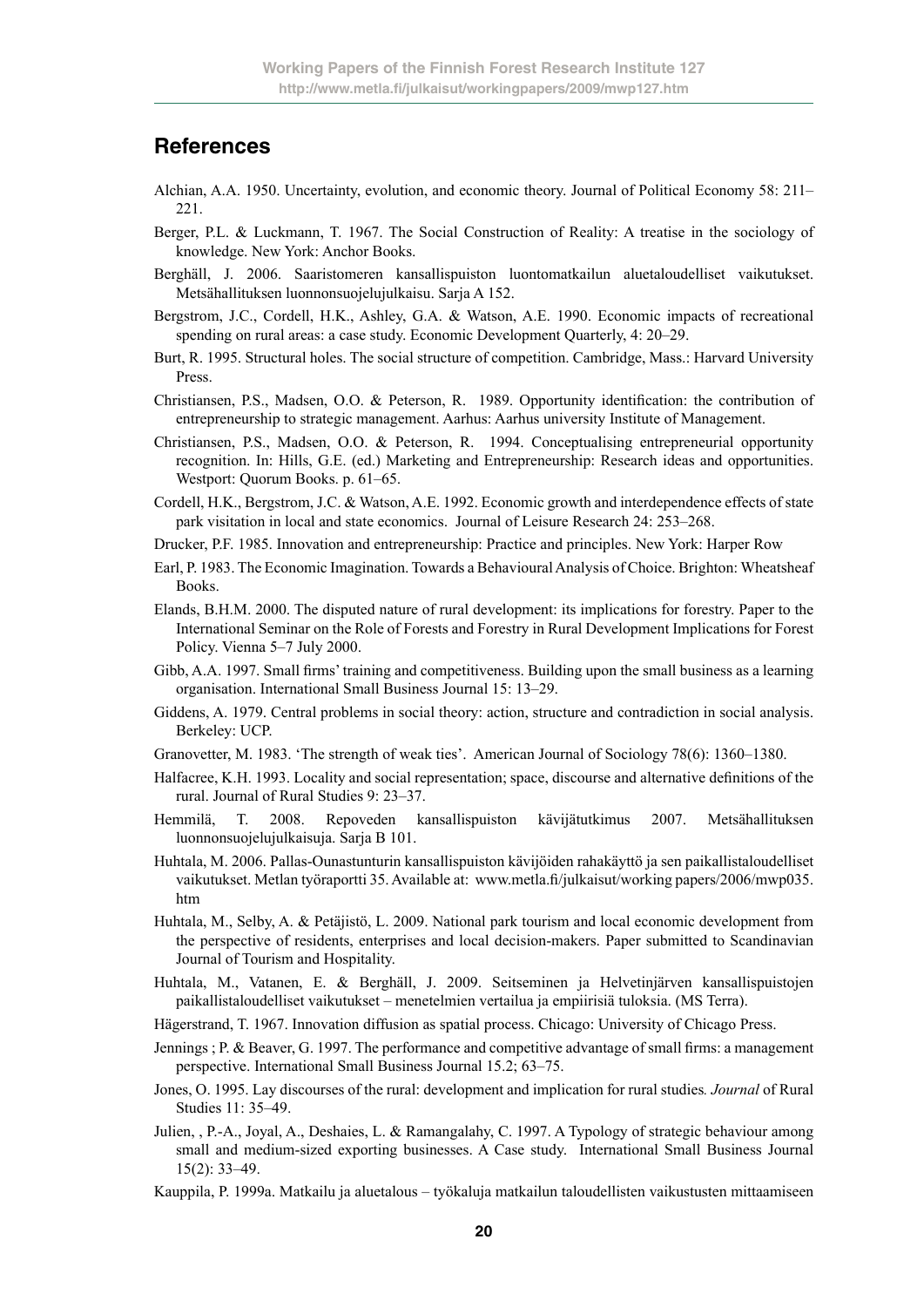ja arviointiin. Nordia Tiedonantoja 2/1999: 115–163.

- Kauppila, P. 1999b. Matkailun taloudelliset vaikutukset Inarissa: tunnuslukuja ja arviointia. Nordia tiedonantoja 4/1999: 88–95.
- Kauppila, P. 2004. Matkailukeskusten kehitysprosessi ja rooli aluekehityksessä paikallistasolla: esimerkkinä Levi, Saariselkä ja Ylläs'. Nordia Geographical Publications 33(1). 260 p.
- Leff, H.L., Gordon, L.R. & Ferguson, J.G. 1974. Cognitive set and environmental awareness. Environment and Behavior 6: 395–447.
- Ley, D. 1977. Social geography and the taken-for-granted world. Institute of British Geographers Transactions NS 2(4): 498–512.
- Ley, D. 1978. Social geography and social action, In: In: Ley, D. and Samuels, M.S. (eds.) Humanistic Geography. Prospects and problems. London: Croom Helm. p. 41–57.
- McEvily, B. & Zaheer, A. 1999. Bridging ties: a source of firm heterogeneity in competitive capabilities. Strategic Management Journal 20: 1133–1156.
- McGuire, J.W. 1964. Theories of business behaviour. Englewood Cliffs: Prentice Hall.
- Moscowici, S. 1981. On social representations. In: Forgas, J.P. (ed.). Social cognition: Perspectives on everyday understanding. Academic Press, London. p. 181–209.
- Moscowici, S. 1984. The phenomenon of social representations. In: Farr, R. and Moscowici, S. (eds.). Social representations. Cambridge University Press, Cambridge.
- Petäjistö, L. & Selby, A. 2008. Seitsemisen kansallispuisto asukkaiden näkökulmasta: haitta vai hyöty? Metlan työraportti 72. http://www.metla.fi/julkaisut/workingpapers/2008/mwp072.htm
- Neuvonen, M., Pouta, E. & Sievänen, T. 2008. National park visitors' attachment to a place, quality perceptions and visit intention. In: Raschi, A. & Trampetti, S. (eds.). Management for Protection and Sustainable Development, The Fourth International Conference on Monitoring and Management of Visitor Flows in Recreational and Protected Areas, Montecatini Terme, Italy, 14–19 October 2008.
- Petäjistö, L. & Selby, A. 2009. Kansallispuisto kunnan matkailukohteena: paikkakunnan avainhenkilöiden näkemys kolmen eri kansallispuiston merkityksestä lähialueelle. Metlan työraportti 106. http://www. metla.fi/julkaisut/workingpapers/2009/mwp106.htm
- Pred, A. 1967. Behavior and location, Part 1. Lund Studies in Geography, Series B:27.
- Pred, A. 1984. Place as historically contingent process: structuration and the time-geography of becoming places. Annals of the Association of American Geographers 74: 279–297.
- Pulkkinen, S. & Valta, V. 2008. Linnansaaren kansallispuiston kävijätutkimus 2006. Metsähallituksen luonnonsuojelujulkaisuja. Sarja B 86.
- Puustinen, J., Puota, E., Neuvonen, M. & Sievänen, T. 2009. Visits to national parks and the provision of natural and man-made recreation and tourism resources. Journal of Ecotourism 8(1): 18–31.
- Saarinen, J. 2001. The transformation of a tourist destination theory and case studies on the production of local geographies in tourism in Finnish Lapland. Nordia Geographic Publications 30.
- Saarinen, J. 2002. Luonto "uuden matkailun" elämystuotannossa: katsaus Pohjois-Suomen luontoon perustuvan matkailun kehitykseen. In: Saarinen, J. & Järviluoma, J. (eds.). Luonto matkailukohteina: virkistystä ja elämyksiä luonnosta. Metsäntutkimuslaitoksen tiedonantoja 866: 11–26.
- Saarinen, J. 2003. The regional economic of tourism in Northern Finland: the socioeconomic implications of recent tourism development and future possibilities. Scandinavian Journal of Tourism and Hospitality 3: 91–113.
- Saarinen, J. 2004. 'Destinations in change.' The transformation process of tourist destinations. Tourist Studies 4(2): 161–179.
- Saarinen, J. & Järviluoma, J. (eds.) 2002. Luonto matkailukohteena: virkistystä ja elämyksiä luonnosta. Metsäntutkimuslaitoksen tiedonantoja 866. 192 p.
- Schumpeter, J. A. 1934. The theory of economic development. Cambridge MA: Harvard University Press.
- Selby, A. 1987. The perception of environmental potential by rural small-scale entrepreneurs. In: Wiberg, U. & Snickars, F. Structural change in peripheral and rural areas. Swedish Council for Building Research, Document D12: 100–118.
- Selby, A. 1989. An exploratory investigation of entrepreneurial space: the case of small sawmills, North